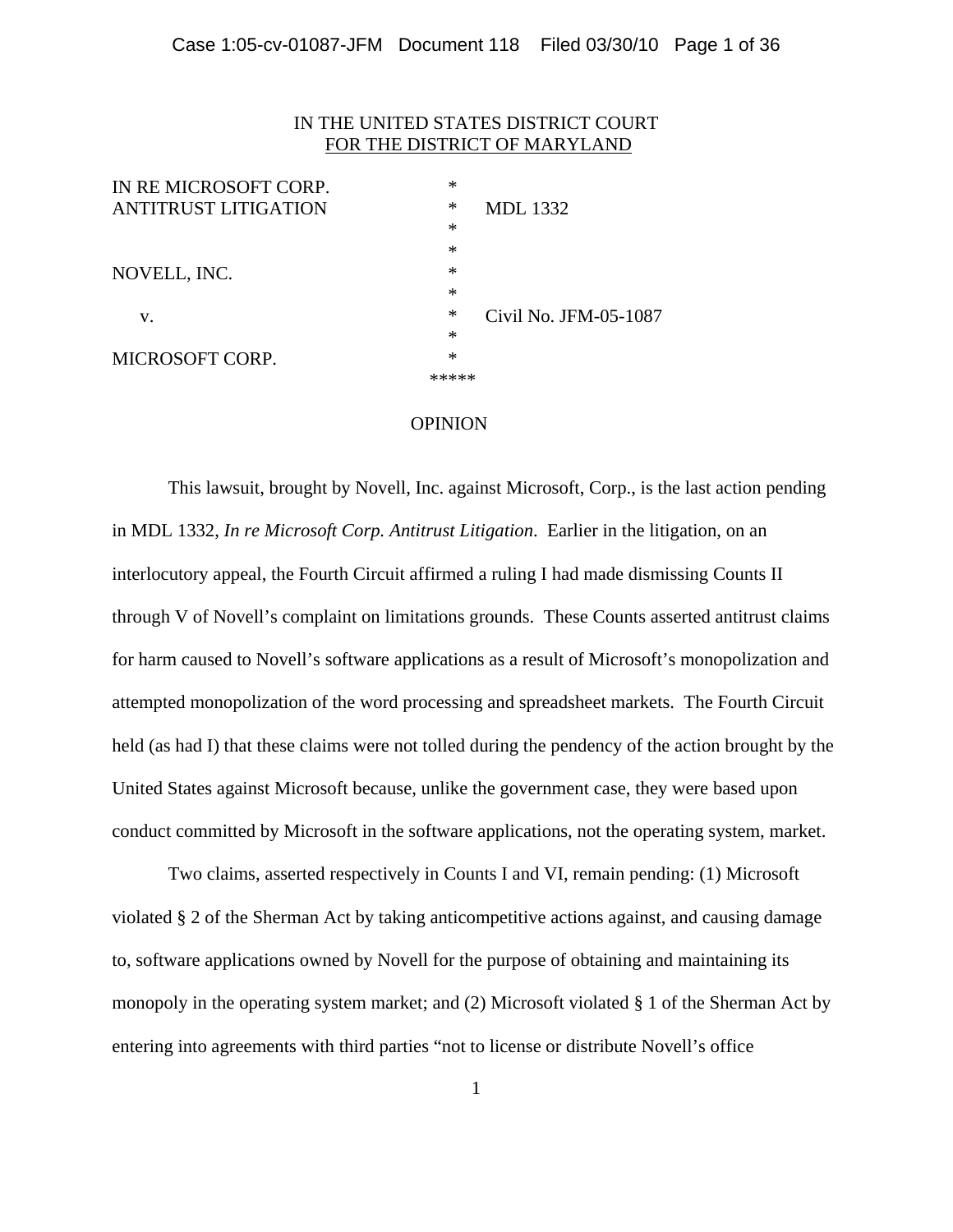productivity applications or to do so only on terms that materially disadvantaged those products."

Discovery on the remaining claims has been completed, and the parties have filed crossmotions for summary judgment. The motions raise two questions: (1) whether Novell continues to own the claims it now asserts or transferred them to Caldera, Inc., and (2) if Novell does continue to own the claims, whether they are viable under the Sherman Act. For the reasons stated in this Opinion, I find that Novell no longer owns the claims and may not pursue them here. As a matter of strict analysis, that is the end of the case. However, in light of the age of MDL 1332 in general and of this lawsuit in particular, I will also address the substantive viability of Novell's claims. This will enable the Fourth Circuit, upon an appeal of my rulings, to address the antitrust issues presented, in the event that it disagrees with my conclusion relating to the claims ownership issue. As to the antitrust claims, I find that, had Novell not assigned them to Caldera, Count I would have survived Microsoft's summary judgment motion but Count VI would not have survived Microsoft's motion.

#### I.

A motion for summary judgment should be granted when there is no genuine issue of material fact and the moving party is entitled to judgment as a matter of law. FED. R. CIV. P. 56(c). The materiality of facts is determined by the underlying substantive law. *Anderson v. Liberty Lobby, Inc.*, 477 U.S. 242, 248 (1986). A genuine dispute about a material fact exists "if the evidence is such that a reasonable jury could return a verdict for the nonmoving party." *Id.*  When considering a motion for summary judgment, a district court draws reasonable inferences and views the evidence in the light most favorable to the non-moving party. *Thompson Everett, Inc. v. Nat'l Cable Adver., L.P.*, 57 F.3d 1317, 1323 (4th Cir. 1995). Although "[t]he summary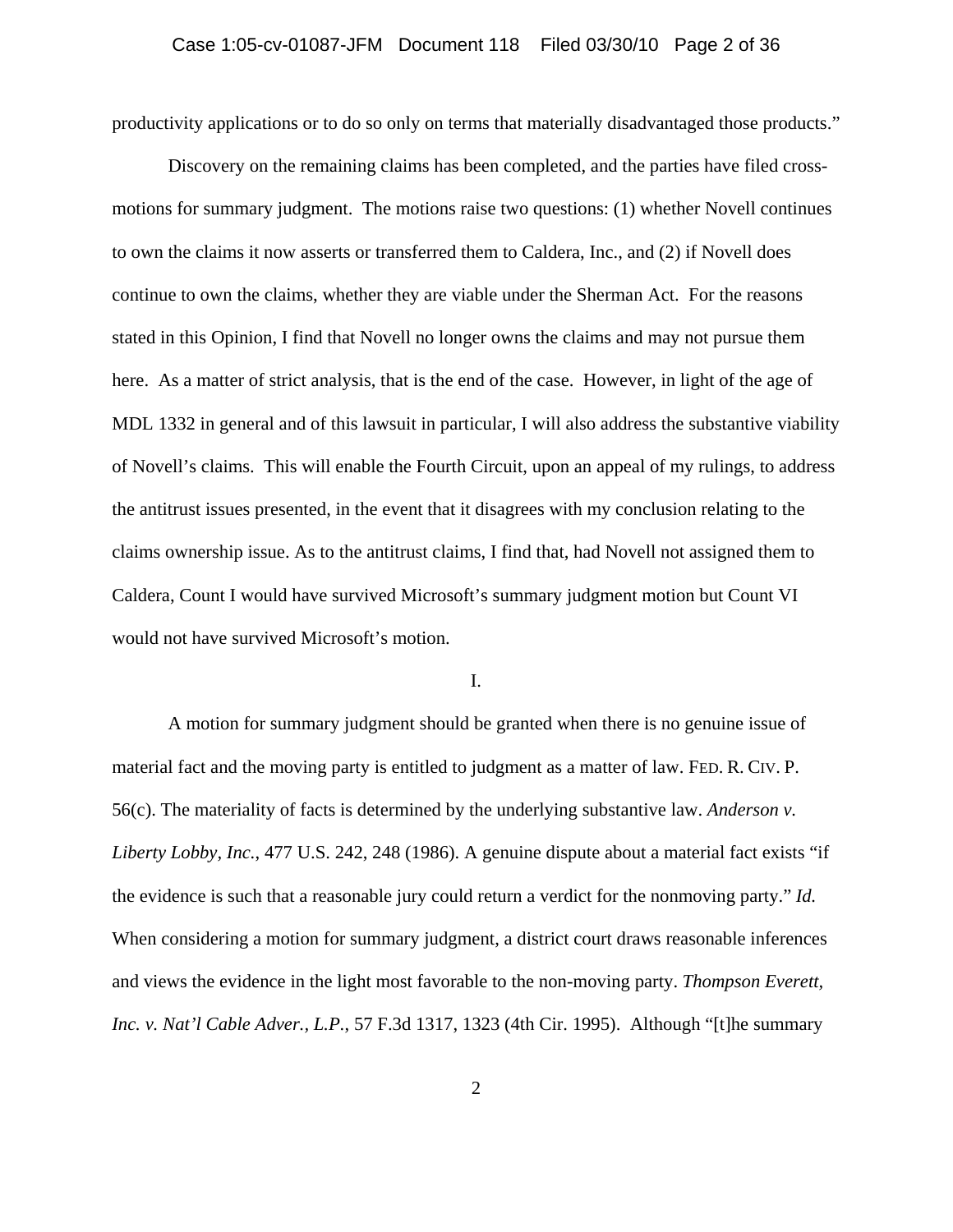# Case 1:05-cv-01087-JFM Document 118 Filed 03/30/10 Page 3 of 36

judgment standard does not differ when applied to antitrust claims. . . . 'because of the unusual entanglement of legal and factual issues frequently presented in antitrust cases, the task of sorting them out may be particularly well-suited for Rule 56 utilization.'" *Bepco, Inc. v. Allied-Signal, Inc.*, 106 F. Supp. 2d 814, 822 (M.D.N.C. 2000) (quoting *Thompson Everett*, 57 F.3d at 1322).

#### II.

 Under an Asset Purchase Agreement ("APA") dated July 23, 1996, Novell assigned to Caldera claims "held by Novell at the Closing Date and associated directly or indirectly with any of the DOS Products . . ."<sup>1</sup> The term "DOS Products" was defined in the APA to include Novell's PC operating systems DR DOS and Novell DOS, among other products. Novell had previously sold to Corel Corporation its Business Applications Division, which encompassed various software applications, including WordPerfect (its word processing program), Quattro Pro (its spreadsheet program), and PerfectOffice (a combination of WordPerfect and Quattro Pro). In its agreement with Corel, Novell expressly retained "the antitrust claims for harm that Microsoft caused" to those products.

 In my earlier opinion dismissing Counts II through V, I ruled that Novell did not assign to Caldera the claims asserted in Counts I and VI because those claims focused upon harm suffered by Novell's software applications, not upon harm suffered by the operating systems transferred to Caldera. In reaching that conclusion I stated, "[i]t is a far stretch to infer (and Microsoft has presented nothing to establish) that simply because DOS competed in the

1

<sup>&</sup>lt;sup>1</sup> The APA also assigned to Caldera claims "associated directly or indirectly with  $\dots$  Related Technology," and "Related Technology" was defined to mean technology "that is necessary to the performance by the DOS of their intended function and purpose." Microsoft does not argue that the software application programs involved in this action constituted "Related Technology" within the meaning of the APA.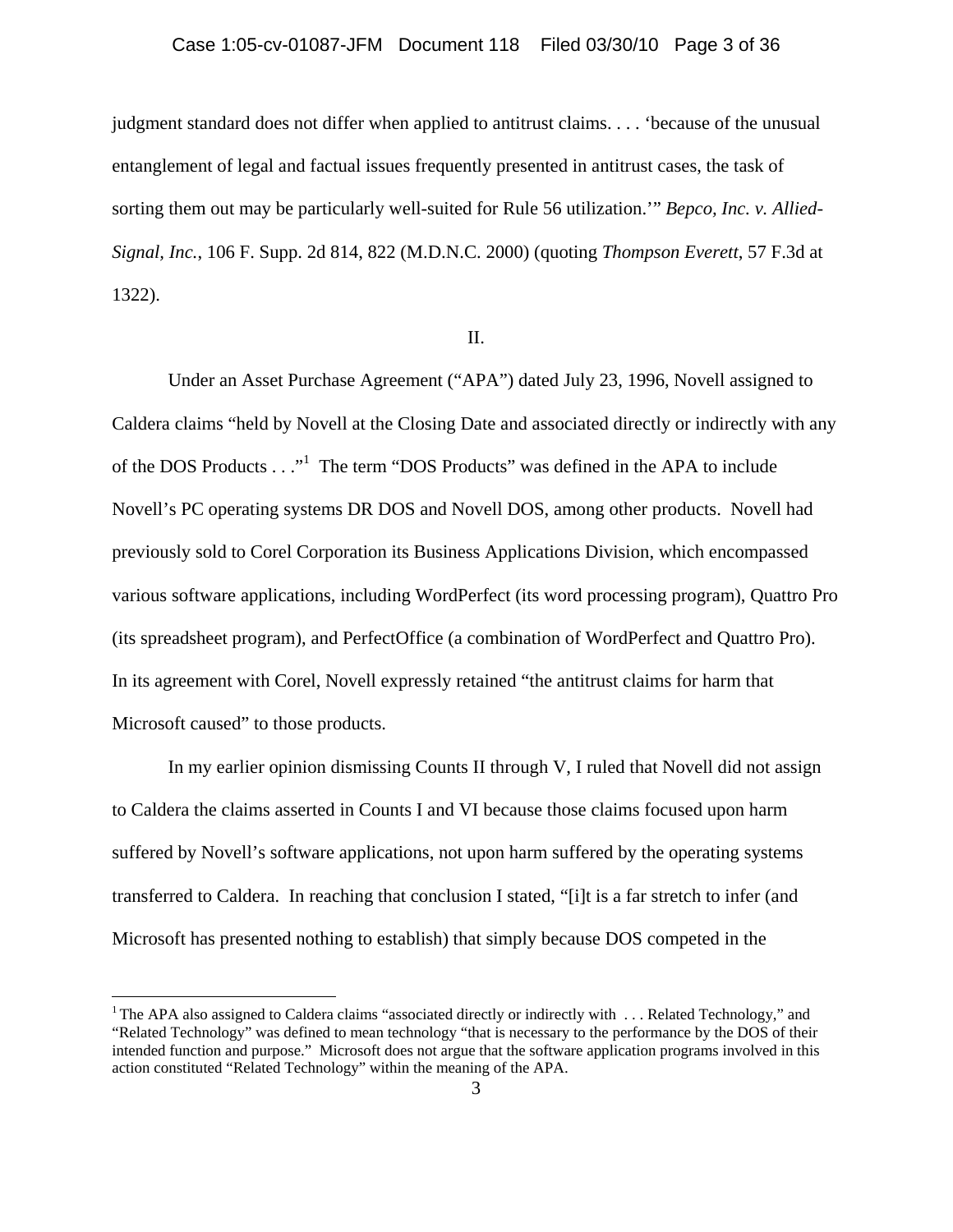# Case 1:05-cv-01087-JFM Document 118 Filed 03/30/10 Page 4 of 36

operating system market, such a claim [for damage to software applications] was either a 'direct' or 'indirect' claims intended to be transferred from Novell to Caldera." *In re Microsoft Corp. Antitrust Litig.*, Civ. JFM-05-1087, 2005 WL 1398643, \*1 (D. Md. June 10, 2005). The Fourth Circuit did not review that ruling because it was not certified for interlocutory appeal. *Novell, Inc. v. Microsoft Corp.*, 505 F.3d 302, 306 n.10 (4th Cir. 2007).

 Upon further reflection I have decided that my earlier ruling was wrong. Although the claims asserted by Novell in Counts I and VI are for damage caused to it software applications, the reason Microsoft allegedly engaged in the conduct causing the damage was to obtain and maintain its monopoly in the operating system market – the market in which the DOS Products competed. Novell's theory as to those claims is that Microsoft intentionally took actions against Novell's applications because (1) if those applications had retained their popularity, consumers might insist upon purchasing operating systems with which the applications were compatible, thereby threatening Windows 95's market power; and (2) "PerfectOffice," developed by Novell, constituted (or nearly constituted) "middleware," which could have been effectively used with any operating system and that therefore would have "commoditized" Windows 95 and undermined the monopoly Microsoft enjoyed in the operating system market.

In short, Counts I and VI assert claims for damage inflicted upon Novell's software applications through the prism of the operating system market. Hybrid in nature, the claims were ingeniously designed to survive Microsoft's anticipated limitations defense by permitting Novell to argue that the pendency of the government case against Microsoft – which was based upon Microsoft's antitrust violations in the operating system market – tolled limitations.<sup>2</sup> Successful

<u>.</u>

<sup>&</sup>lt;sup>2</sup> The record suggests, and the parties implicitly agree, that the claims asserted in Counts I and VI were not envisioned until the complaint in this action was prepared, long after the APA was executed. Although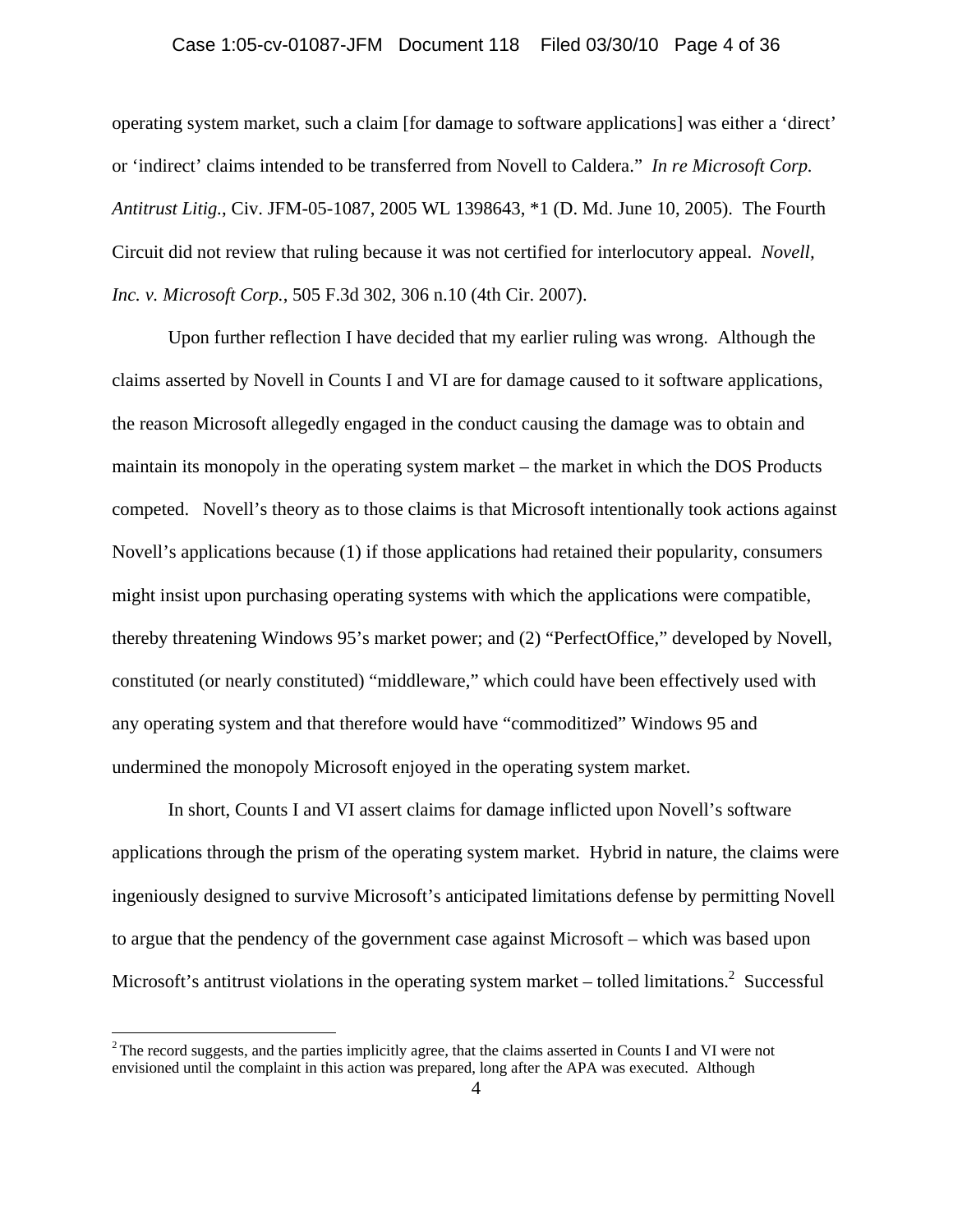though that argument has been in defeating Microsoft's limitations defense, it is fatal to Novell's position on the claims ownership issue. By associating claims for harm to applications with the operating system market in which the DOS products competed, the argument establishes that the claims were transferred by Novell to Caldera under the APA.

Reduced to its essence, Novell's primary contention is that all that the APA meant to

assign was claims for *harm* inflicted upon the DOS products.<sup>3</sup> As previously indicated, I

accepted this argument when making my prior ruling. However, that is not what the APA itself

actually says was assigned. The assignment clause does not mention "harm" but rather

"associat [ion]." Under Utah law, which the parties agree applies to this action by virtue of a

contemporaneous memoranda reflect that Novell was aware prior to entering into the APA that it had potential claims against Microsoft for antitrust damage caused to Novell's software applications, these claims were based upon Microsoft allegedly having leveraged its monopoly in the operating system market into a monopoly or near monopoly in the applications markets. Such claims are qualitatively different from those asserted in Counts I and VI. Unquestionably, Novell retained the claims based on Microsoft leveraging its operating system market monopoly into a monopoly in the applications markets, but, as the dismissal of Counts II through V manifest, they are time barred.

<sup>&</sup>lt;sup>3</sup> Novell also contends that the claims it is asserting in Counts I and VI are not "associated" with the DOS Products because although the DR DOS did compete in the operating system market, it was no longer being marketed and supported by Novell in October 1994, when the unlawful conduct alleged in this action began. This contention is not frivolous but it fails for several reasons. First, Novell owned DR DOS in October 1994 and its value certainly would have been affected by anticompetitive activity in the operating system market. Second, although Novell announced in September 1994 that it would exit the DR DOS business, according to the allegations made in the Caldera amended complaint against Microsoft, Novell continued to sell some DR DOS products thereafter. Third, both in its original complaint and in the amended complaint filed in its action against Microsoft, Caldera sought, *inter alia*, an injunction "requiring Microsoft, for a period of ten years, to disclose to Caldera all [application program interfaces ("APIs")] for any operating system it produces, as well as any modifications, enhancements, updates, or new versions of such operating systems at the time that such products are released for beta testing." This request for relief necessarily was premised upon the fact that the failure of Microsoft to disclose APIs (an important part of Novell's claim asserted in Count I of this action) was damaging DR DOS. Fourth, the allegations of misconduct by Microsoft made in this action were undertaken in a market that already was dominated by Microsoft, allegedly in part because of anticompetitive actions it had previously taken against DR DOS. Just as Novell's expert concedes that in order to have antitrust significance the conduct Microsoft directed against Novell's software applications must be considered in light of conduct that Microsoft directed against other competitors, (*see* Novell's Opp. to Microsoft's Mot. for Summ. J. ("Dkt. No. 1952"), Exh. 4 at 6 (Reply Report of Roger G. Noll); Microsoft's Mem. in Supp. of its Mot. for Summ. J. ("Dkt. 1947"), Exh. 3 at 40–43), so too the actions launched by Microsoft against various software application producers must be considered against the background of the anticompetitive conduct it directed against DR DOS in earlier years. Fifth, Novell's expert asserts that Microsoft was motivated to act anticompetitively against Novell in part because of Novell's purchase of DR DOS. (*See* Dkt. No. 1952, Exh. 3 at 89 (Declaration of Roger G. Noll).) All of these facts establish the "association" between the claims asserted in this action and the DR DOS Product claims assigned to Caldera under the APA.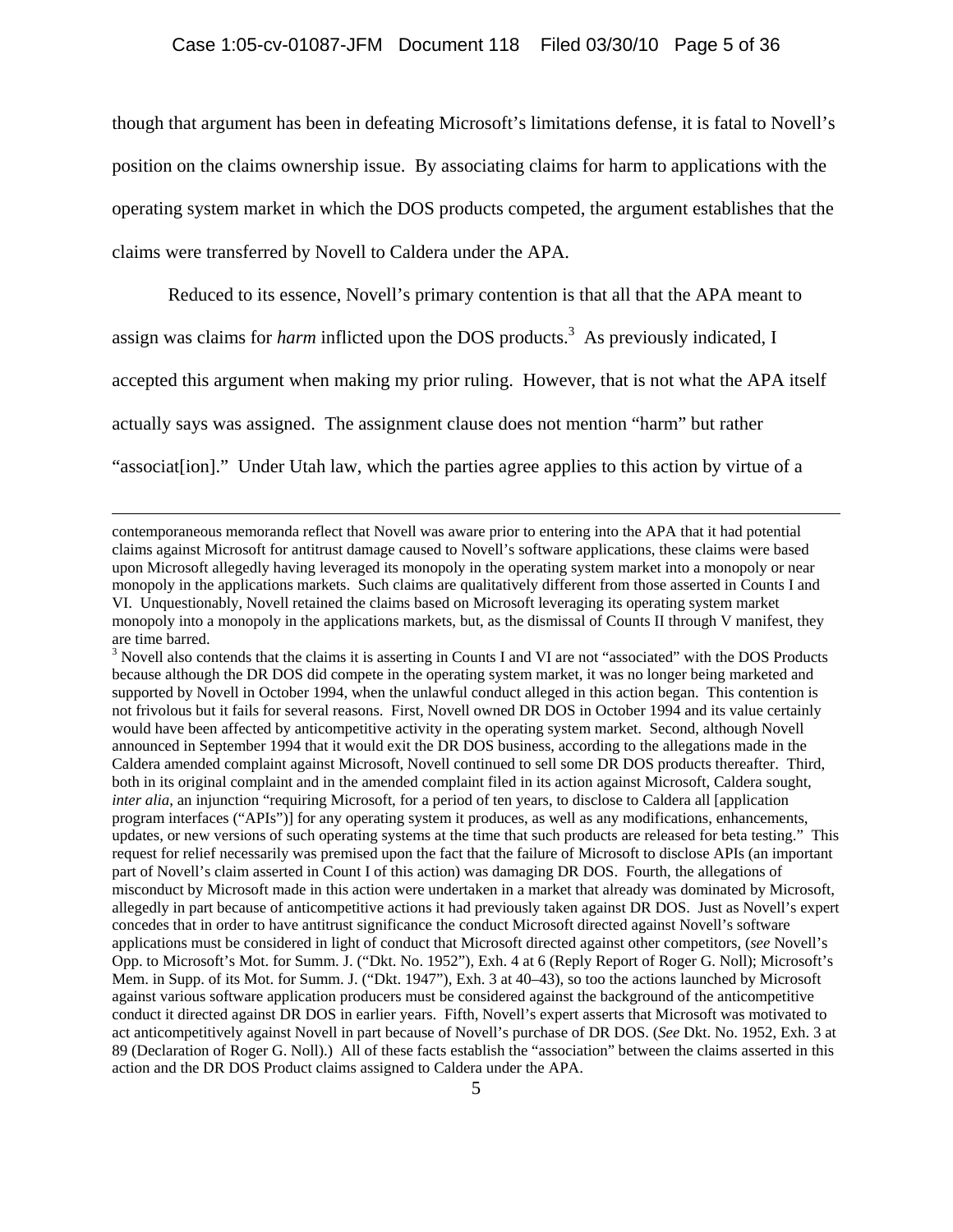choice of law provision contained in the APA, a court "look[s] to the language of the contract to determine its meaning and the intent of the contracting parties." *Café Rio, Inc. v. Larkin-*

*Gifford-Overton, LLC*, 207 P.3d 1235, 1240 (Utah 2009). "Only if the language of the contract

is ambiguous will . . . [a court] consider extrinsic evidence of the parties' intent." *Id*. *Accord* 

*Webbank v. Am. Gen. Annuity Serv. Corp.*, 54 P.3d 1139, 1144-45 (Utah 2002).<sup>4</sup> Here, there is

no ambiguity in the APA. It encompasses all claims "associated directly or indirectly" with the

DOS Products.<sup>5</sup>

1

Novell also relies upon the proposition stated in Restatement (Second) of Contracts

Section 201(1) (1981), that "[w]here the parties have attached the same meaning to a promise or

agreement or a term of art, it is interpreted in accordance with that meaning." Novell's

contention that this rule would be adopted by the Utah Supreme Court is somewhat questionable

<sup>4</sup> Ironically, during the discovery phase of this case, Microsoft took the position that it was entitled to inquire into matters concerning the negotiating history of the APA because under Utah law extrinsic evidence should be considered in making the threshold determination of whether contractual language is ambiguous. In *Ward v. Intermountain Farmers Ass'n*, 907 P.2d 264, 268-29 (Utah 1995), a case now cited by Novell, the Utah Supreme Court did indicate that extrinsic evidence is relevant to an inquiry into ambiguity. However, in *Daines v. Vincent*, 190 P.3d 1269, 1276-77 (Utah 2008), the Utah Supreme Court, while not disavowing the holding in *Ward*, clarified its meaning and stated that "we did not [in *Ward*] intend that a judge allow surrounding circumstances to create ambiguity where the language of a contract would not otherwise permit" and that "a correct application of the *Ward* rule to determine what the writing means begins and ends with the language of the contract." Moreover, as stated in the text, *infra*, the extrinsic evidence cited by Novell as to the meaning of the APA is itself ambiguous and inconclusive.

<sup>&</sup>lt;sup>5</sup> The inclusion of the word "indirectly" before the words "associated with" in the APA, while not dispositive, underscores the fact that there is no ambiguity in the agreement. Novell attempts to explain that "indirectly" was added to the APA on the ground that Novell did not want to be perceived as being connected with the suit filed by Caldera against Microsoft. According to Novell, a previous draft of the APA had defined the assigned claims as "any and all claims or causes of action associated with any of the DOS Products or Related Technology, including but not limited to any claims or causes of action for copyright or patent infringement, trade secret misappropriation or violation of any applicable antitrust laws." Novell asserts that it was "worried that the specific reference to the antitrust claim would draw attention to Novell's role in instigating the lawsuit." (Mem. of Law in Supp. of Novell's Renewed Mot. for Summ. J. on Microsoft's Affirmative Defenses ("Dkt. No. 1948") at 19.) Apparently, the reason for this concern was that the commercial value of Novell's office productivity applications would be harmed if consumers were led to believe that Novell's applications were not compatible with Windows 95. Of course, to any reasonable person objectively reviewing the APA, "claims indirectly associated" with "DOS Products" does not mean "claims for copyright or patent infringement, trade secret misappropriation or violation of any applicable antitrust laws" related to those products. Moreover, the fact that Novell chose to obfuscate its role in the Caldera litigation, *see Novell, Inc. v. Canopy Group, Inc.*, 92 P.3d 768 (Utah App. 2004), hardly entitles it to challenge the objective meaning of the language it wrote by reference to its own subjective (and secreted) intent.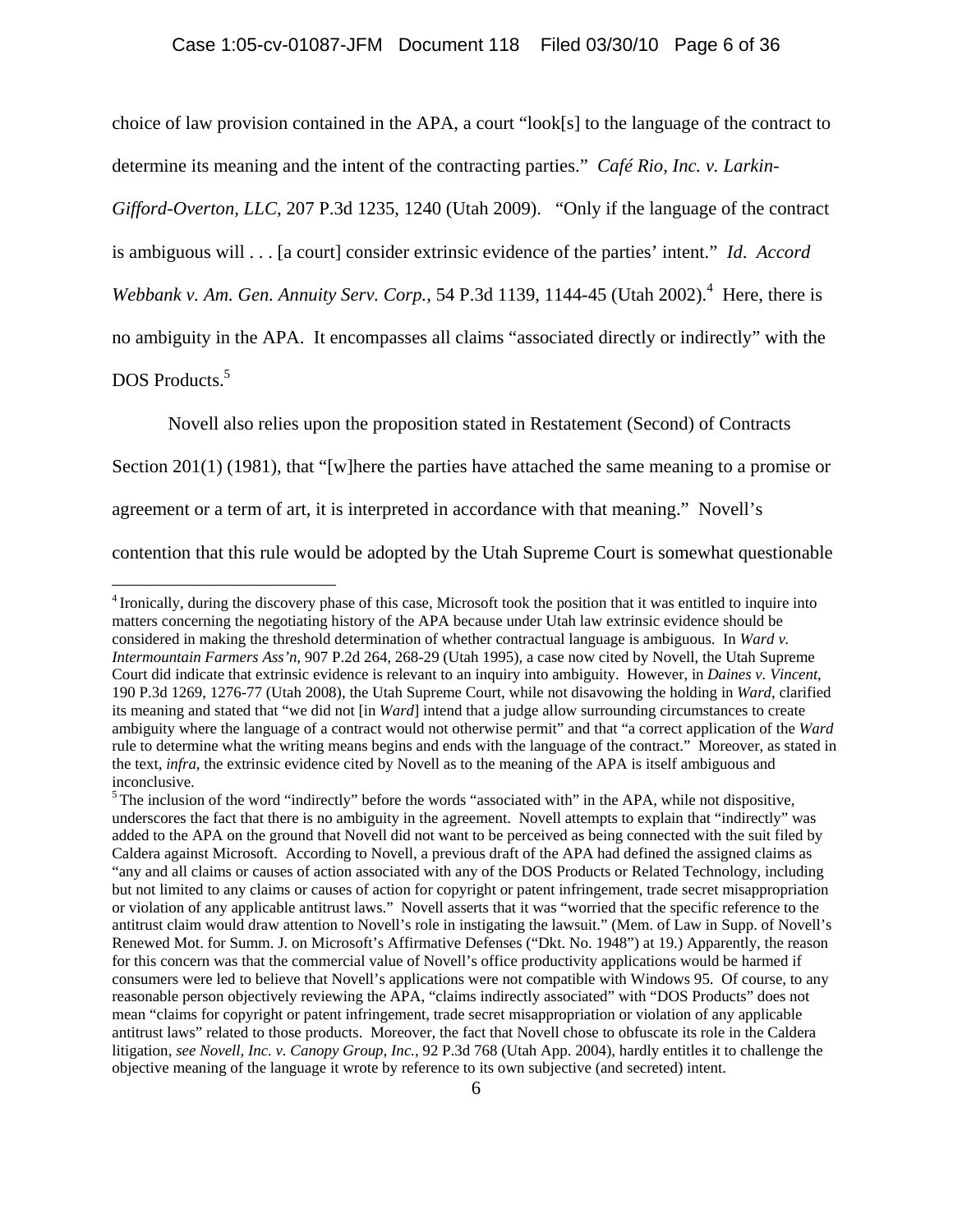in light of the fact that the case upon which Novell relies, *Flying J Inc. v. Comdata Network, Inc.*, 405 F.3d 821, 834 n.6 (10th Cir. 2005), predicts that the Utah Supreme Court would adopt Section 201(3)(b), not Section 201(1), of the Restatement (Second).<sup>6</sup> In any event, under the Restatement rule, in determining the subjective intent of the parties to a contract, a court ordinarily looks only to their contemporaneous conduct, not to what they aver they intended after a controversy with a third party has arisen. *See, e.g.*, *Alvin Ltd. v. U.S. Postal Serv.*, 816 F.2d 1562, 1565-66 (Fed. Cir. 1987) ("The parties' intent must be gathered . . . from the perspective of a reasonably intelligent person acquainted with the contemporary circumstances." (internal quotations and citations omitted)). This is both sensible and fair because there is no reason that the law should countenance the parties to an agreement retrospectively placing a subjective interpretation upon the agreement's language, contrary to its objective meaning, to the detriment of a third person who has become embroiled in a dispute with one of the parties to the agreement.

 Furthermore, even if I were to consider the extrinsic evidence proffered by Novell, I would not find that it supports Novell's contention about the meaning of the assignment language in the APA because that evidence is itself ambiguous and inconclusive.<sup>7</sup> Novell points

<u>.</u>

<sup>&</sup>lt;sup>6</sup> For the Restatement (Second) Section 201(1) to be compatible with Utah case law, it would need to apply only where the express language of the contract is ambiguous. *See, e.g.*, *Café Rio*, 207 P.3d at 1240 ("Where the language within the four corners of the contract is unambiguous, the parties' intentions are determined from the plain meaning of the contractual language." (internal quotations and citation omitted)).

<sup>7</sup> There is at least one piece of extrinsic evidence that favors Microsoft. As indicated in note 3, *supra*, in the *Caldera*  suit one of the claims for relief asserted by Caldera was for an injunction "requiring Microsoft, for a period of ten years, to disclose to all software developments the APIs for any operating system it produces, as well as any modifications, enhancements, updates, or new versions of such operating systems that the time that such products are release for beta testing." This request for relief manifests that Caldera was taking the position, as asserted by Novell in this action, that Microsoft's refusal to open APIs for its competitors constituted a violation of § 2 of the Sherman Act. Novell contends that this request for relief by Caldera is irrelevant for present purposes because Caldera asserted that the refusal to open APIs was harming the DOS Products and that it was not concerned about harm being inflicted upon Novell's software applications by virtue of the same activity. That may well be true, but the fact that Caldera was requesting an injunction requiring the opening of APIs demonstrates the association (direct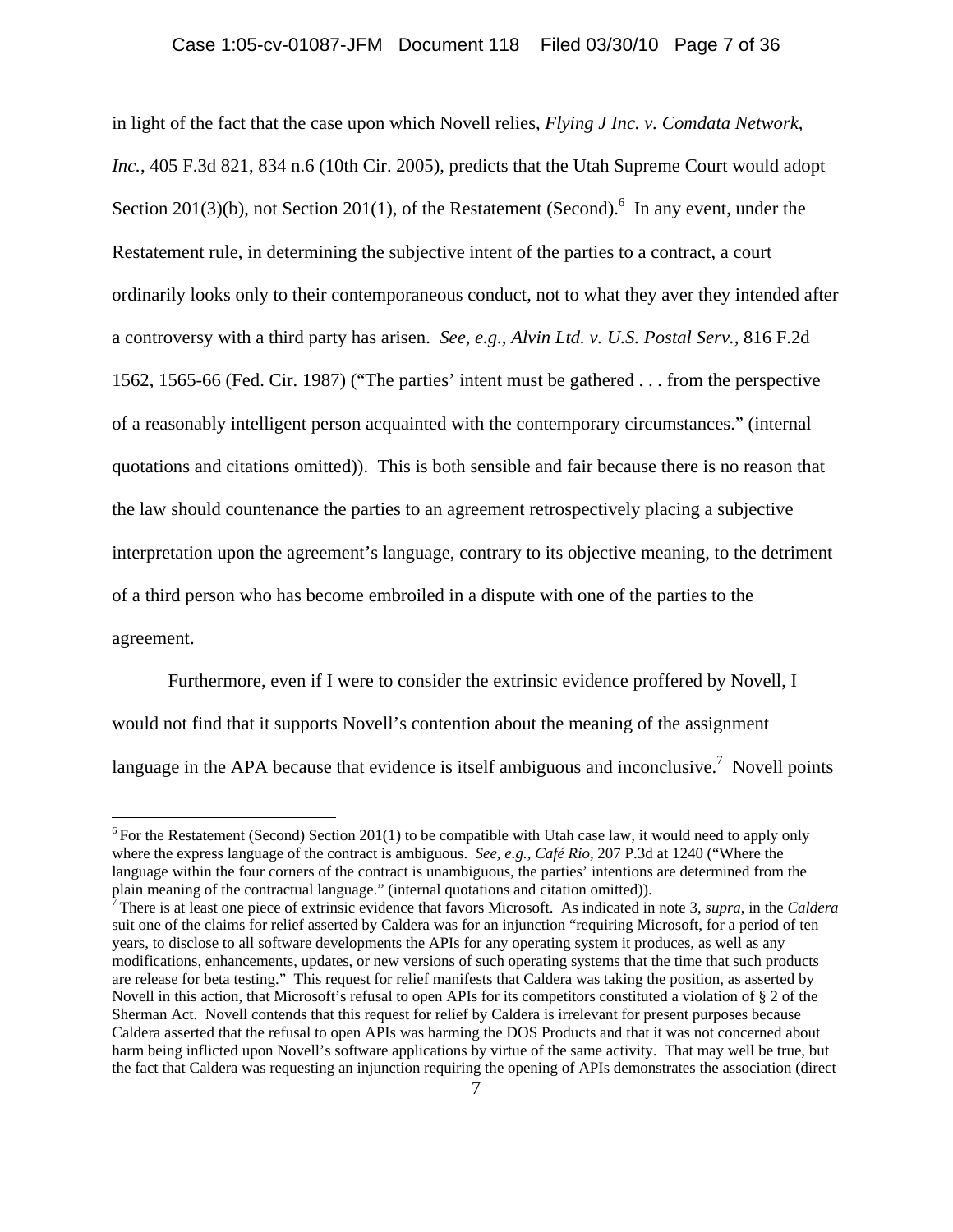to the testimony of Novell's former General Counsel, David Bradford, that Novell and Caldera never "discussed antitrust claims concerning damage caused to Novell's Business Applications business" in connection with the sale of DR DOS, and the similar testimony of Paul Graf, who represented Caldera when the APA was negotiated, that "[n]either party contemplated their claims 'directly or indirectly' related to 'the DOS Products or Related Technology' would include Novell's antitrust claims for harm to its business applications.'" The truth of this testimony may be assumed, but its meaning is limited. I have no doubt that the parties did not discuss – and that the APA did not intend to assign from Novell to Caldera – claims for harm to Novell's software applications caused by unlawful conduct engaged in by Microsoft for the purpose of monopolizing those applications' markets. Such claims were asserted in Counts II through V of this lawsuit, and they have been dismissed not because Novell does not continue to own them but because they are barred by limitations. Thus, Bradford's and Graf's statements beg the relevant question: whether claims for damage to Novell's applications *caused by unlawful conduct designed to impact the operating system market* were encompassed within the "directly or indirectly associated with" language of the APA. As both parties implicitly agree, the fact of the matter is that any such claims simply were not contemplated, and thus were not discussed, when the APA was negotiated because they were conceptualized and formulated only when it became apparent they would be needed to defeat Microsoft's anticipated limitations defense via the tolling doctrine.<sup>8</sup>

or indirect) between the claims assigned to Caldera that it was asserting in its lawsuit and Novell's claims in the present action.

 $\delta$  Of course, the fact that Novell had not yet envisioned the claims that it now asserts in this action at the time the APA was executed does not mean the claims were not assigned. As previously indicated, under Utah law where the language of a contract is not ambiguous, courts are to resolve its meaning by looking within its four corners. To attempt to identify the potentialities that were known to the contracting parties at the time the agreement was entered into would, in effect, be to inquire into their subjective intentions and undermine the principle that unambiguous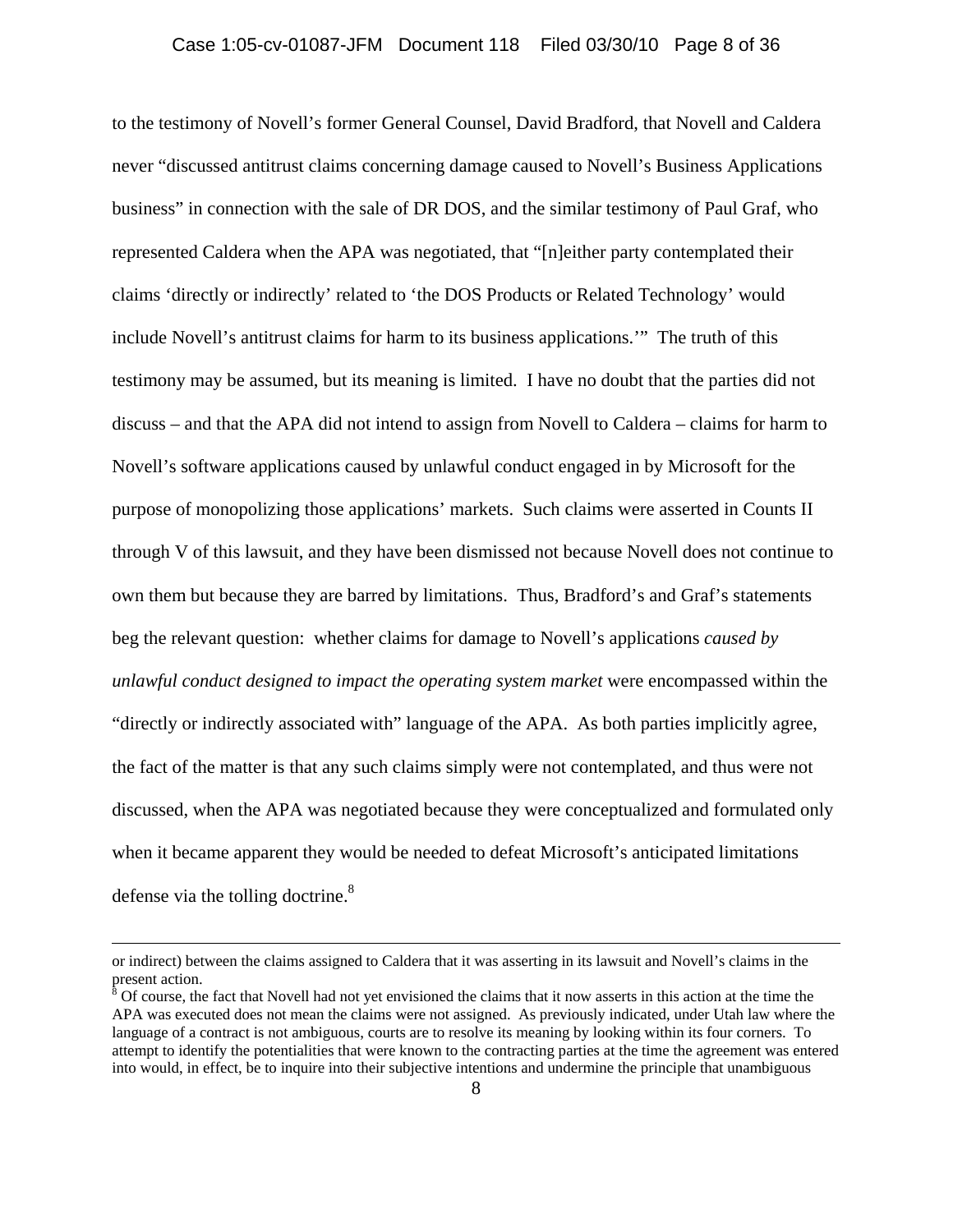In short, if Novell had intended, as it now argues, to assign to Caldera only claims for harm inflicted upon the DOS Products and Related Technology, it should have so stated in the APA. It did not do so, and the language it in fact employed encompasses the claims that it now seeks to assert in this action because these claims are "associated directly or indirectly with . . . the DOS Products."<sup>9</sup>

#### III.

 I now turn to the merits of the antitrust claims for monopolization in violation of § 2 (Count I) and unreasonable restraint of trade in violation of § 1 (Count VI). As stated at the outset of this opinion, I find that, had Novell not assigned them to Caldera, Count I would have survived Microsoft's Motion for Summary Judgment and Count VI would not have.

#### A.

From the early 1980s through the mid 1990s, Microsoft worked with Novell, and other

independent software vendors ("ISVs"), to ensure that Novell's software applications could function properly on Microsoft's personal computer ("PC") operating systems. (*See, e.g.*, Dkt. No. 1952, Exh. 1 (Expert Report of Ronald S. Alepin) at 33.) Such cooperation was in the interest of both parties: Microsoft's PC operating systems were able to support Novell's popular

contract language must be construed objectively and reasonably. *See generally II E. Allan Farnsworth*, FARNSWORTH ON CONTRACTS Section 7.9 (3d Ed. 2004). Furthermore, this result is consistent with precedent regarding assignment of antitrust claims. Although the assignment of antitrust claims must be "express," *see, e.g.*, *Sullivan v. Nat'l Football League*, 34 F.3d 1091, 1106 (1st Cir. 1994), courts have found valid transfers where "allinclusive" language was used. *See, e.g.*, *Lerman v. Joyce Int'l, Inc.*, 10 F.3d 106, 112 (3d Cir. 1993) (finding valid assignment where contract language purported to transfer "any and all . . . causes of action, claims and demands of whatsoever nature").

<sup>9</sup> Microsoft also argues that the claims asserted in Counts I and VI are barred by *res judicata* because they could have been, and were not, asserted in the Caldera suit. To the extent these claims were assigned by Novell to Caldera (as I find they were), I agree with Microsoft that they are barred by *res judicata*. However, the *res judicata* argument adds nothing because the assignment of the present claims by Novell to Caldera itself prevents Novell from asserting them here, *res judicata* concerns aside. If, however, I am incorrect on the ownership of claims issue, in my judgment Microsoft's *res judicata* contention fails because (1) Caldera could not have asserted on behalf of Novell claims Caldera did not possess, and (2) Microsoft now concedes that although Novell had a financial interest in the Caldera litigation, it did not control that litigation.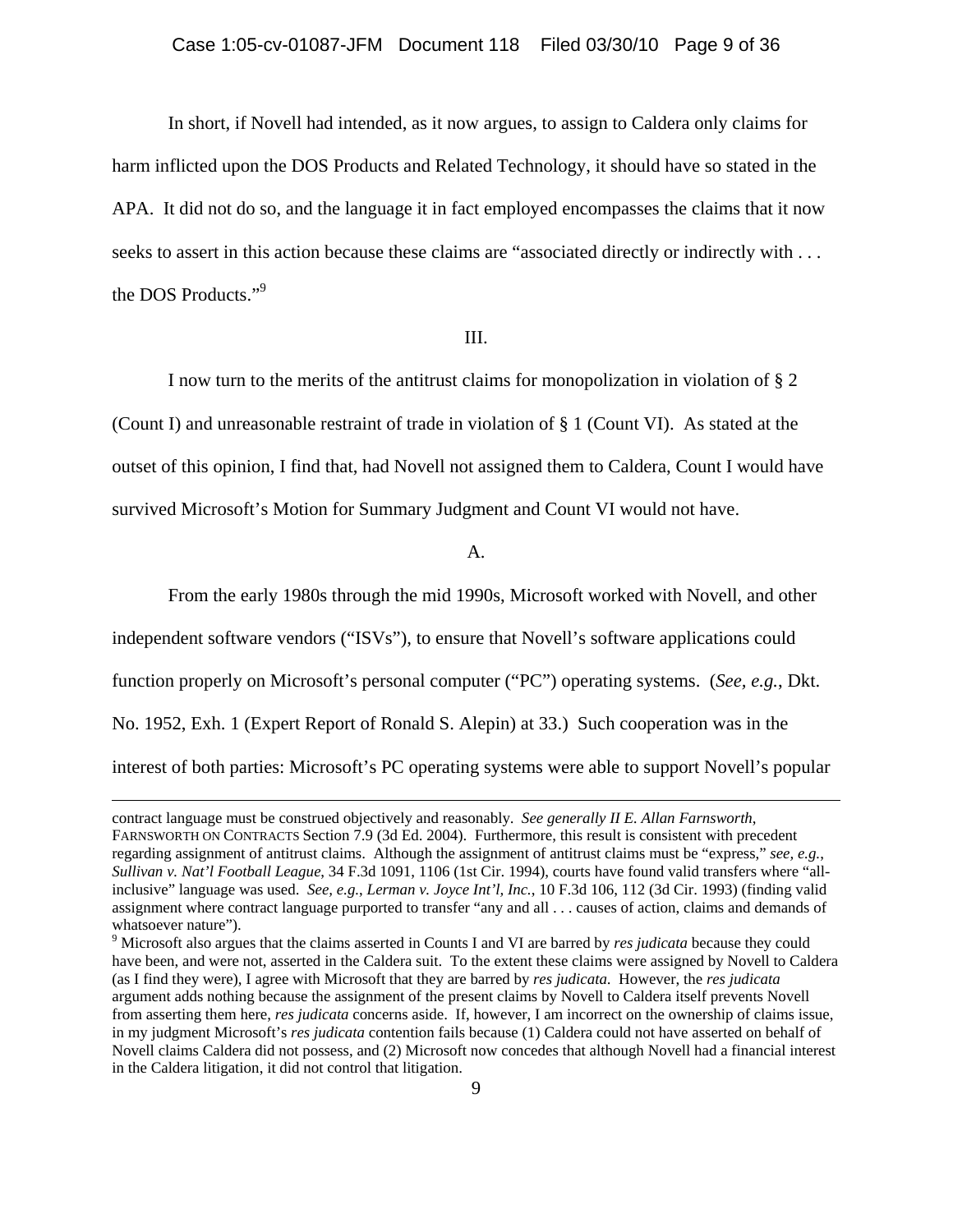applications and Novell's applications were able to better function on the popular Microsoft PC operating systems.

In June of 1994, Novell acquired WordPerfect, Quattro Pro, and GroupWise (an e-mail application). By this time, Microsoft had acquired monopoly power in the PC operating system market, (*see id.* at 4 n.3.), and had begun developing a new operating system, Windows 95. However, particularly after Novell's acquisition of these three applications, Microsoft began to view Novell as a threat to its monopoly in the PC operating system market. (*See* Dkt. No. 1952, Exh. 1 at 9–11 (Alepin Expert Report).) Specifically, the capabilities, popularity, number, and diversity of Novell's software applications "could make Microsoft's operating system irrelevant if [Novell's applications] achieved ubiquity":

> Future versions of WordPerfect combined with Novell's networking technologies . . . would make PerfectOffice a compelling proposition for users in the next generation of computing. . . . [A] new operating system vendor would need only to recruit PerfectOffice to its platform to develop a credible threat to Microsoft's PC operating systems business.

(*Id.*, Exh. 1 at 77 (Alepin Expert Report).) Microsoft executives were well aware of and concerned by this threat. (*See, e.g.*, *id.*, Exh. 54 (Microsoft executive explaining to investor Warren Buffet that "[i]f we own the key 'franchises' built on top of the operating system, we dramatically widen the 'moat' that protects the operating system").)

 While Windows 95 was being developed, Novell's cooperative relationship with Microsoft began to fracture. First, Novell complains of Microsoft's conduct regarding Windows 95 "namespace extensions." In 1993 and 1994, prior to the Windows 95 launch, Microsoft "evangelized" among ISVs the use of APIs called "namespace extensions."10 (*Id.*, Exh. 1 at 12

1

 $10$  Access to information about Windows 95's APIs—which are "hooks" in an operating system that allow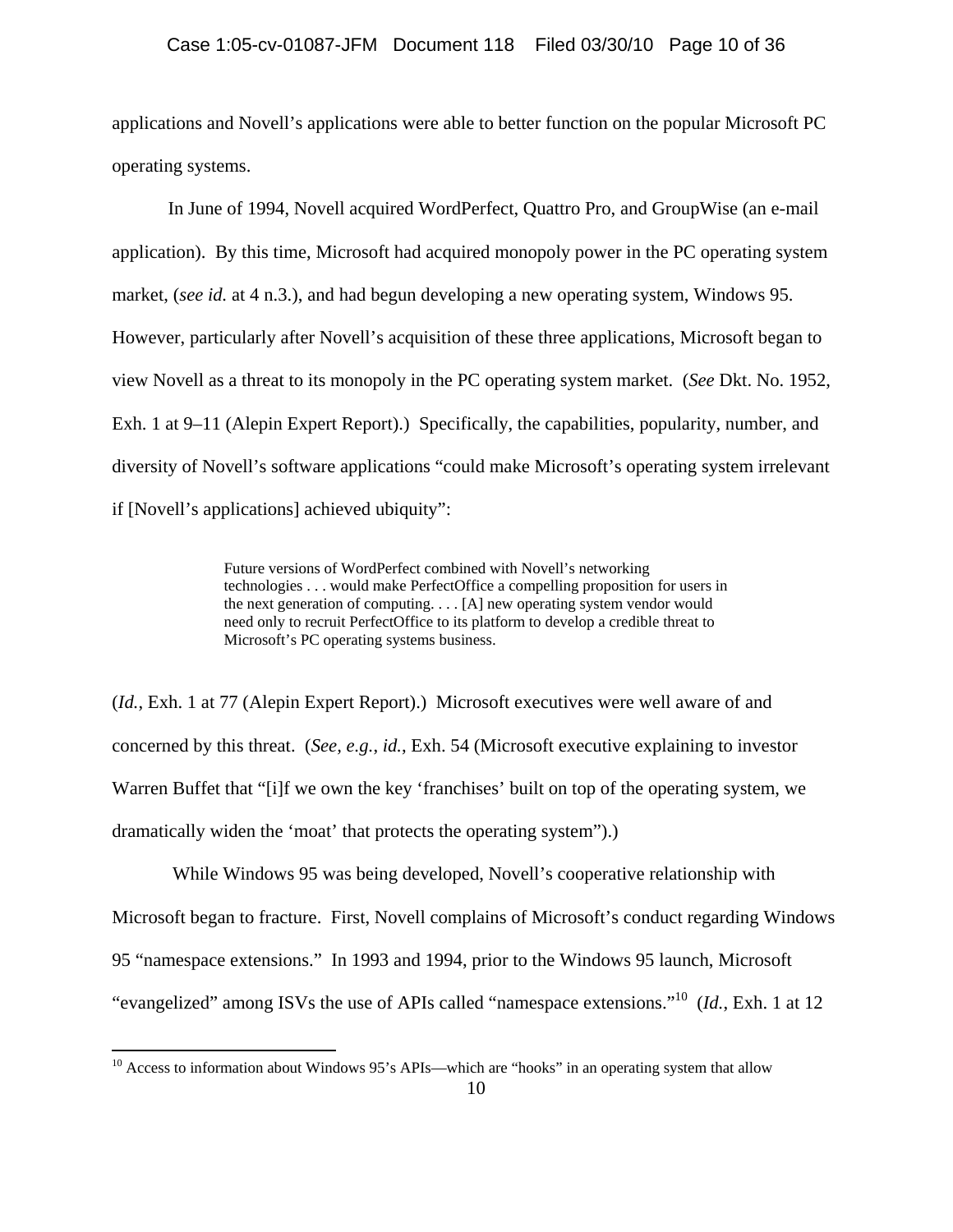(Alepin Expert Report).) These namespace extensions allowed "ISVs to integrate custom namespace objects into the Windows 95 shell namespace" and "provide rich, custom views of data." In the fall of 1993, Microsoft informed WordPerfect that it would publish/document the namespace extensions. (*Id.*, Exh. 1 at 85–86 (Alepin Expert Report).) In June of 1994, Microsoft disclosed to Novell and other ISVs "enough documentation of the namespace extensions 'for people to understand what we're doing and write some code.'" (*See id.*, Exh. 1 at 87 (Alepin Expert Report) (internal citation omitted).) Novell began to rely on this documentation to develop versions of WordPerfect and Quattro Pro to function on Windows 95. (*See id.*, Exh. 1 at 87–88 (Alepin Expert Report).) However, in the fall of 1994, Microsoft reversed course and Bill Gates "ordered the withdrawal of the documentation for the namespace extension mechanism . . . ." (*Id.*, Exh. 1 at 91–92 (Alepin Expert Report).) Further, "Microsoft told ISVs that the namespace extensions' functionality would soon disappear from [Windows 95]: 'Applications that have architected themselves to achieve this functionality need to remove themselves from the system . . . .'" (*Id.*, Exh. 1 at 93 (Alepin Expert Report) (internal citation omitted).) Microsoft's reversal delayed the release and impaired the development of the versions of WordPerfect and Quattro Pro that were optimized for Windows 95. (*Id.*, Exh. 1 at 11, 14 (Alepin Expert Report).)

Second, Novell alleges that as it was preparing WordPerfect's printing function for Windows 95, Microsoft misled it about what APIs and printing functionality Windows 95 would possess. (*Id.*, Exh. 1 at 160–63 (Alepin Expert Report).) "Microsoft's failure to provide this functionality . . . cost Novell substantial resources and degraded its final products' functionality."

applications to achieve functionality within that operating system—was critical for ISVs because it allowed them to develop programs that could function within Windows 95.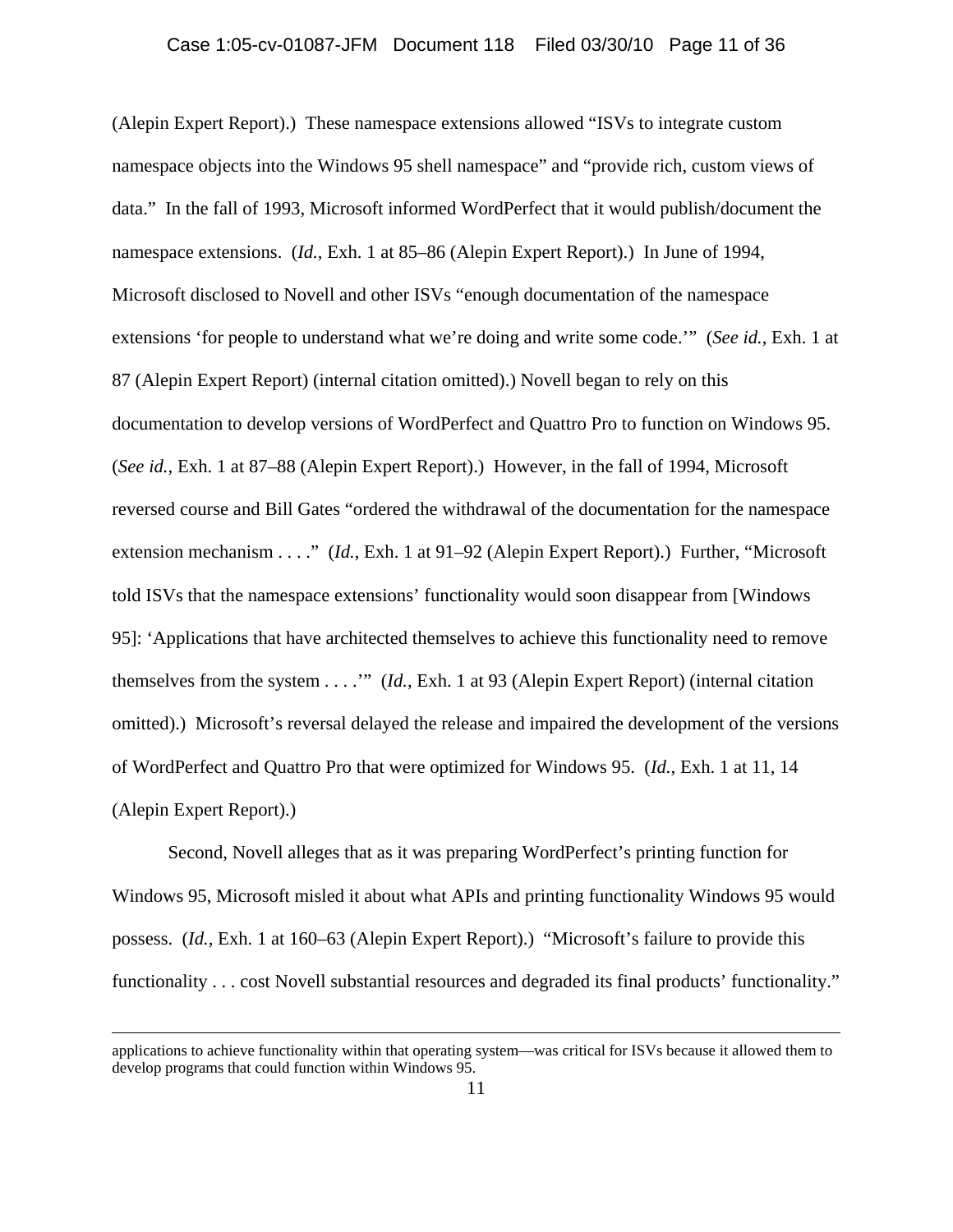(*Id.*, Exh. 1 at 163 (Alepin Expert Report).)

<u>.</u>

Third, Novell alleges Microsoft improperly denied it a logo license for Windows 95. In September of 1994, Microsoft launched its "Designed for Windows 95" logo program, which allowed an ISV to display the Windows 95 logo if the ISV's product met various technical requirements. (*Id.*, Exh. 1 at 144 (Alepin Expert Report).) These requirements included the ability to function properly on Windows NT 3.5, Microsoft's operating system for workstations, a market in which Microsoft had only limited success competing. (*Id.*, Exh. 1 at 148–49 (Alepin Expert Report).) However, Microsoft also allowed an exemption from the Windows NTcompatibility requirement for products that experienced "incompatibilities . . . attributable to functionality that is significantly different in architecture between Windows 95 and Windows NT." (*Id.*, Exh. 1 at 151 (Alepin Expert Report) (internal quotations and citations omitted).) Despite "architectural differences" in fact being the "root cause" of Novell's inability to achieve Windows NT compatibility, Novell was denied an exemption and denied a Windows 95 logo license. (*Id.*, Exh. 1 at 152–54 (Alepin Expert Report).)

Fourth, Novell alleges Microsoft injured GroupWise by "withholding and manipulating MAPI," an API designed to improve the functionality of e-mail applications.<sup>11</sup> Specifically, Novell alleges that Microsoft evangelized MAPI among ISVs, and then failed to document the MAPI extensions and failed to properly integrate MAPI with Windows 95. (*See id.*, Exh. 1 at 120–23, 127–34 (Alepin Expert Report).) These actions allegedly impeded non-Microsoft email applications, such as GroupWise, from achieving optimal functionality. (*See id.*, Exh. 1 at 131–34 (Alepin Expert Report).)

<sup>&</sup>lt;sup>11</sup> For the reasons explained in *infra* Section III.B, I have decided that the conduct directed at GroupWise should not be considered in analyzing of Novell's claims.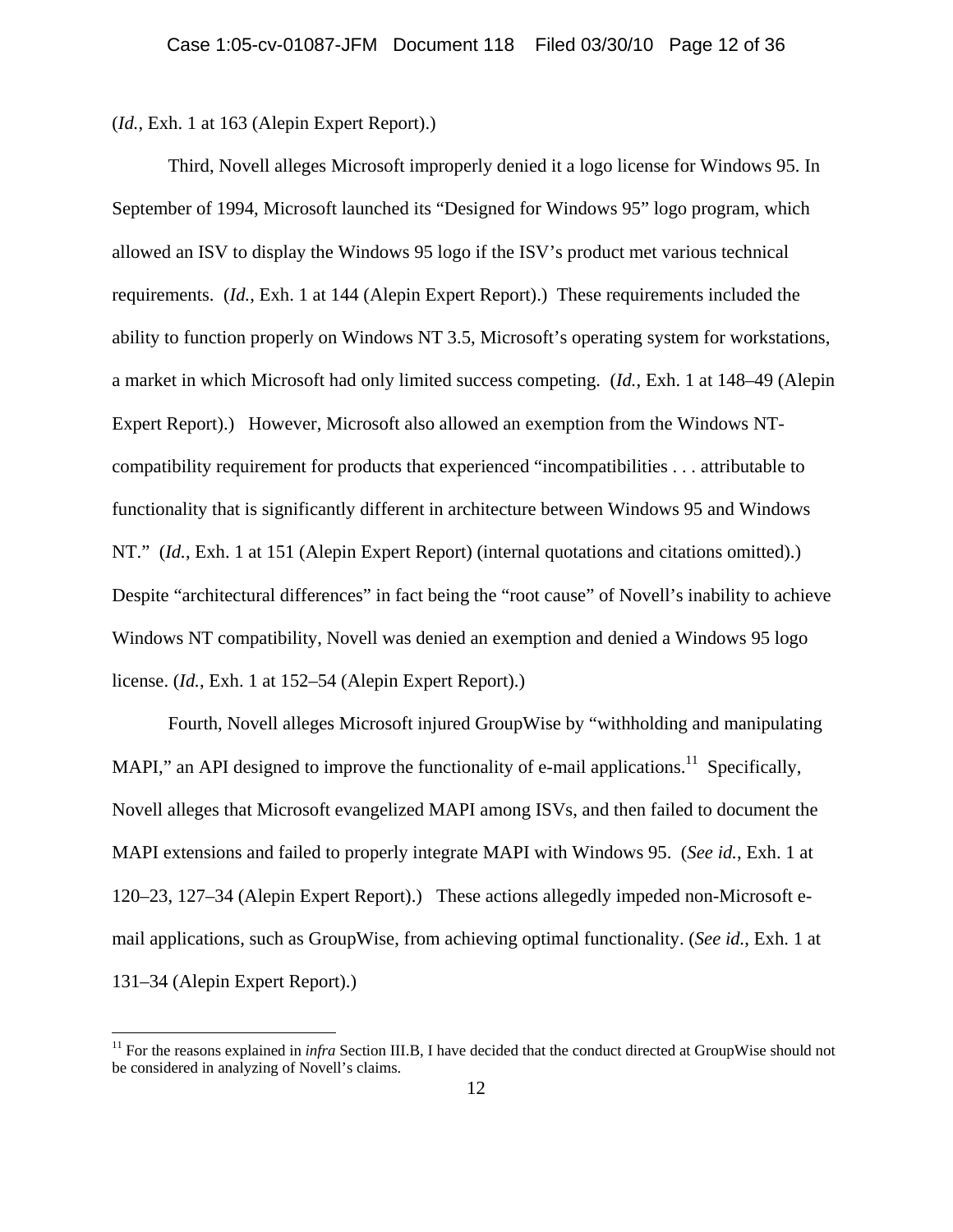Fifth and finally, Novell asserts that Microsoft pressured large application purchasers such as original equipment manufacturers ("OEMs"), distributors, and resellers—to enter into agreements that precluded or strongly discouraged them from purchasing WordPerfect and Quattro Pro.12 More specifically:

- (1) In 1995, under "Project Avalanche" agreements, Microsoft sought to "[i]ncrease and sustain North American share for Word and Excel by >10% points" and "[s]ustain Office share at >80% through Office 95 launch." (*Id.*, Exh. 126 at 1; *cf. id.*, Exh. 3 at 107–08 (Noll Expert Decl.).) These agreements (i) provided a 2 to 5 percent rebate to distributors and resellers who increased their "blended share" of Microsoft Word and Excel; (ii) provided a rebate (under 5 percent) to distributors and resellers who increased their overall sales of certain Microsoft software applications; (iii) required distributors and resellers to provide Microsoft with weekly reports of their sales of WordPerfect, Quattro Pro, and other competing products; and (iv) required distributors and resellers to abide by various other requirements for marketing and selling certain Microsoft software applications. (*See id.*, Exh. 3 at 107–08 (Noll Expert Decl.); *id.*, Exh. 123 at B1–B7; *id.*, Exh. 126 at 1, 12, 20–27.) These contracts were designed to reward distributors and resellers who increased their share of Microsoft software applications. (*See id.*, Exh. 126 at 26; *id.*, Exh. 128.)
- (2) Microsoft executed "per system" licenses with OEMs. Under per system licenses, an OEM paid "a negotiated royalty multiplied by a number equal to the larger of (a) the number of full or partial copies of the particular Microsoft product distributed by the OEM during the term of the license or (b) the number of Customer Systems shipped by the OEM during the term of the license." (*Id.*, Exh. 136.) "Costumer Systems" were defined by characteristics such as microprocessor and model name. (*Id.*, Exh. 136.) Novell contends that these agreements "effectively preclude[ed]" the OEMs that agreed to them from licensing Novell's products because "[o]nce under a per system license, an OEM had to develop and market a distinct product line if it wanted to pre-install Novell's applications." (*Id.* at 41.)

<u>.</u>

<sup>&</sup>lt;sup>12</sup> Although these agreements are the crux of the  $\S$  1 claim (Count VI), they may also be considered as anticompetitive behavior in the § 2 analysis (Count I). *See infra* note 16.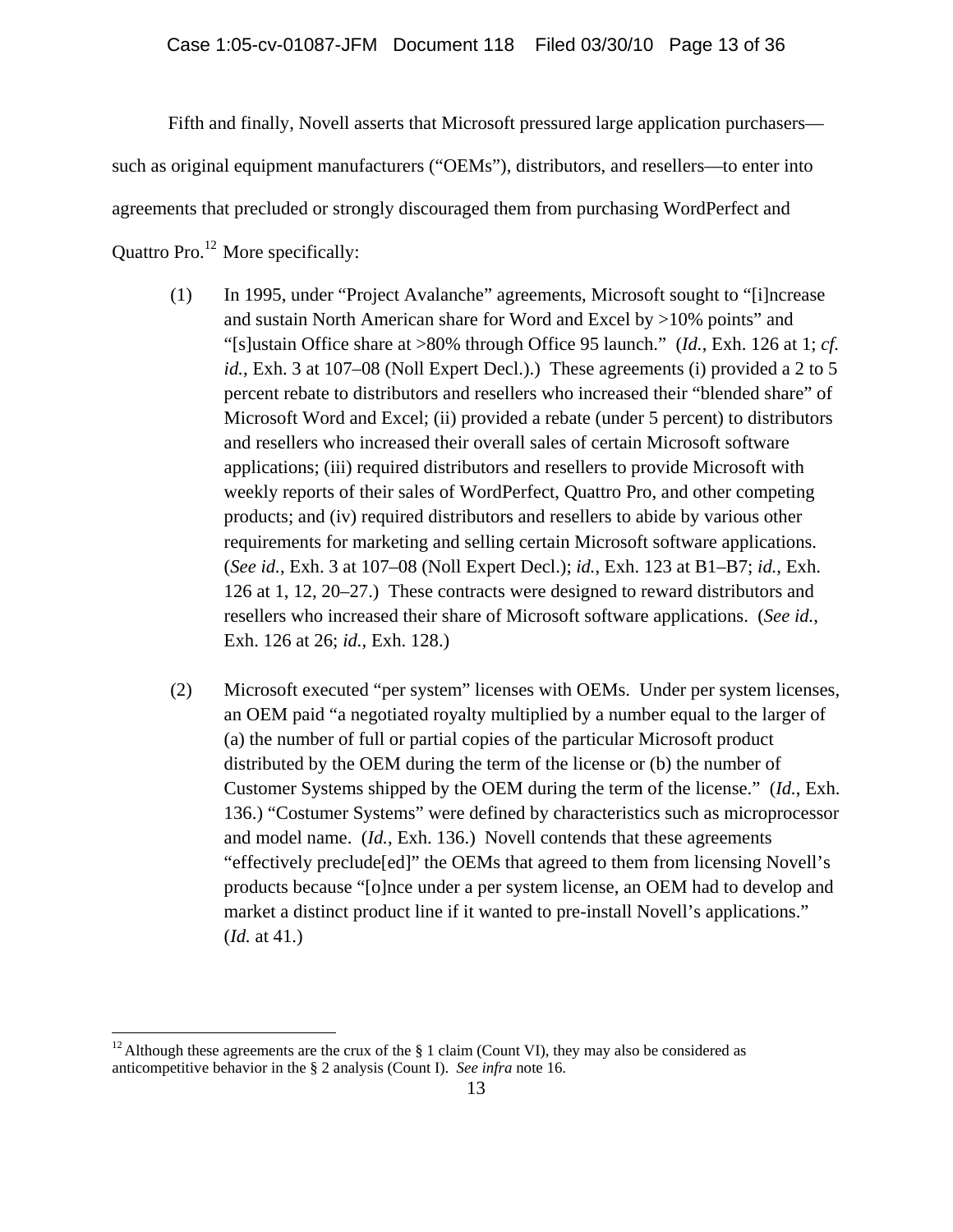(3) "Microsoft forced OEMs to sign contracts with minimum purchase commitments that substantially exceeded a realistic expectation by the OEM." (*Id.*, Exh. 3 at 100 (Noll Expert Decl.).) If an OEM fell short of selling enough Microsoft applications to meet its minimum commitment, Microsoft had the right to retain what was the equivalent of a deposit amounting to the unpaid balance on the OEM's commitment. (*See id.*, Exh. 3 at 100 (Noll Expert Decl.).) Microsoft often then gave the OEM the choice of forfeiting this deposit or using it as a credit on another contract with Microsoft, "thereby giving the OEM a financial incentive to renew its contract with Microsoft" at the expense of Novell's products. (*See id.*, Exh. 3 at 100 (Noll Expert Decl.).)

In March of 1996, Novell sold WordPerfect and Quattro Pro, but retained ownership of GroupWise.

B.

Novell has raised an issue of triable fact as to whether Microsoft's Novell-injuring

conduct was anticompetitive and whether that conduct caused anticompetitive harm in the PC

operating system market. I therefore find that, if Novell had not assigned its claims via the APA,

summary judgment on Count I would have been inappropriate.

In Count I, Novell alleges that Microsoft violated § 2 of the Sherman Act by willfully and wrongfully maintaining its monopoly in the PC operating system market. The Fourth Circuit described Novell's theory as follows:

> Novell contends that the technological connection between operating systems and applications gives rise to a significant barrier to entry into the operatingsystems market and thus protects Microsoft's Windows monopoly. Novell maintains that its office-productivity applications [such as WordPerfect and Quattro Pro] could perform well on a variety of operating systems and that, during the relevant time period, they were the dominant office-productivity applications in the market. The thrust of Novell's argument is that its popular applications, though themselves not competitors or potential competitors to Microsoft's Windows, offered competing operating systems the prospect of surmounting the applications barrier to entry and breaking the Windows monopoly. That is, Novell argues its products could provide a path onto the operating-system playing field for an actual competitor of Windows, because a competing operating system, running the popular Novell software applications,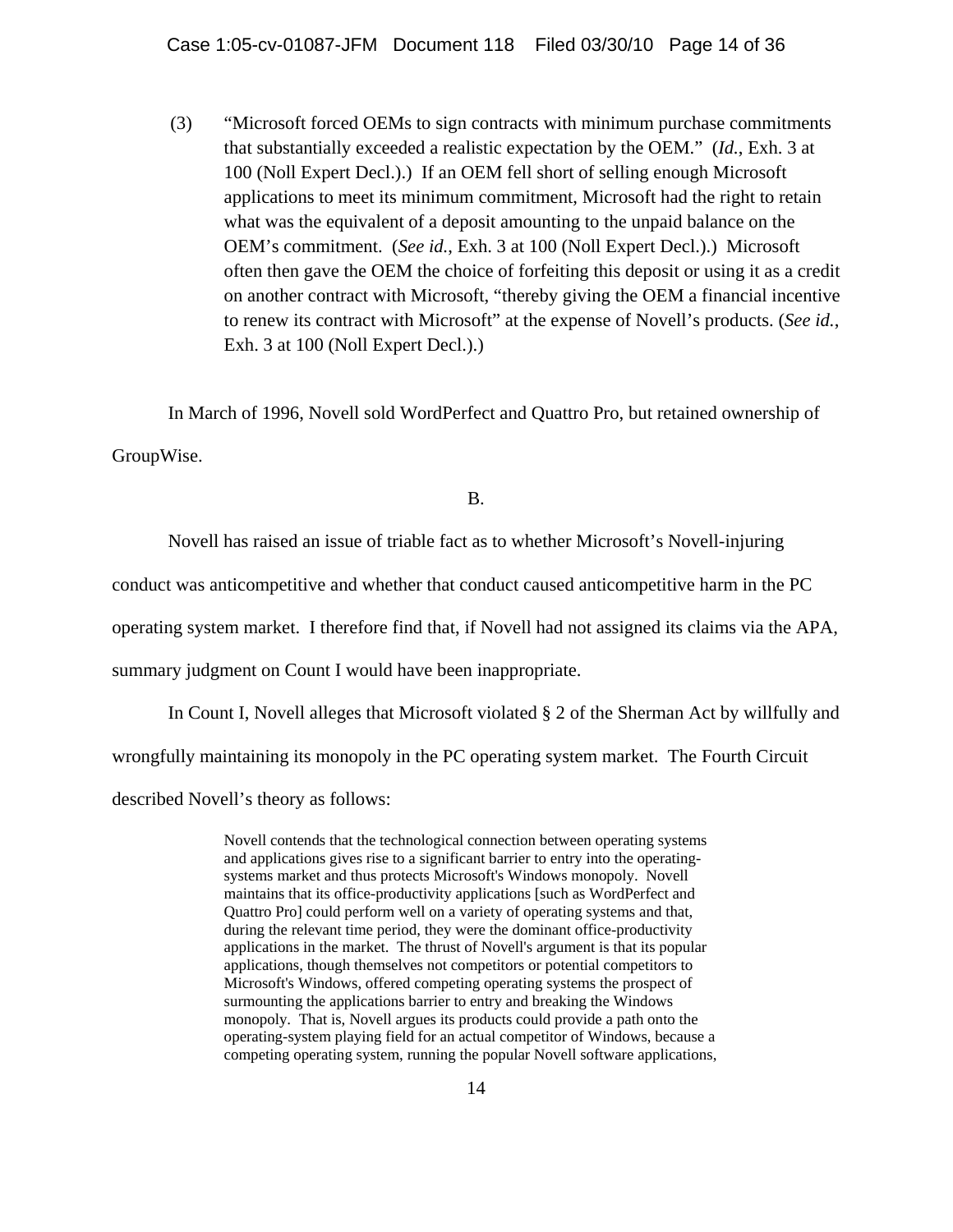would offer consumers an attractive alternative to Windows.

*Novell*, 505 F.3d at 308. Furthermore, Novell argues that its package of office productivity applications contained middleware and included a desktop shell which could potentially allow PC users to "live" in that desktop shell in lieu of operating in Windows 95, thereby "threat[ening] to become an alternative platform for applications programs that would reduce the need for end-users to upgrade their operating system in order to obtain new application features." (*See* Dkt. No. 1952, Exh. 3 at 9 (Noll Expert Decl.).)

As a result of the threat Novell's applications posed, Novell argues, as detailed above, that Microsoft engaged in the following anti-competitive conduct:

- (1) Withdrawing access to information about, and otherwise changing course regarding, the Windows 95 namespace extensions, thereby delaying and impairing Novell's development of the versions of WordPerfect and Quattro Pro that were optimized for Windows 95.
- (2) Misleading Novell about Windows 95 print functionality, thereby increasing WordPerfect's costs and decreasing its functionality.
- (3) Refusing to grant a Windows 95 logo license for certain Novell software applications.
- (4) Manipulating APIs to harm GroupWise.
- (5) Entering into licensing agreements with OEMs, distributors, and resellers that discouraged and/or prevented OEMs and distributors from purchasing Novell's applications.

As a preliminary matter, I agree with Microsoft that the Complaint failed to provide notice that Novell was basing its claims in part on Microsoft's treatment of GroupWise, and therefore any such allegation is not properly a part of this action. A complaint need only contain a "short and plain statement of the claim showing that the pleader is entitled to relief." *Erickson v. Pardus*, 551 U.S. 89, 93 (2007) (quoting FED. R. CIV. P. 8(a)(2)). Although "specific facts are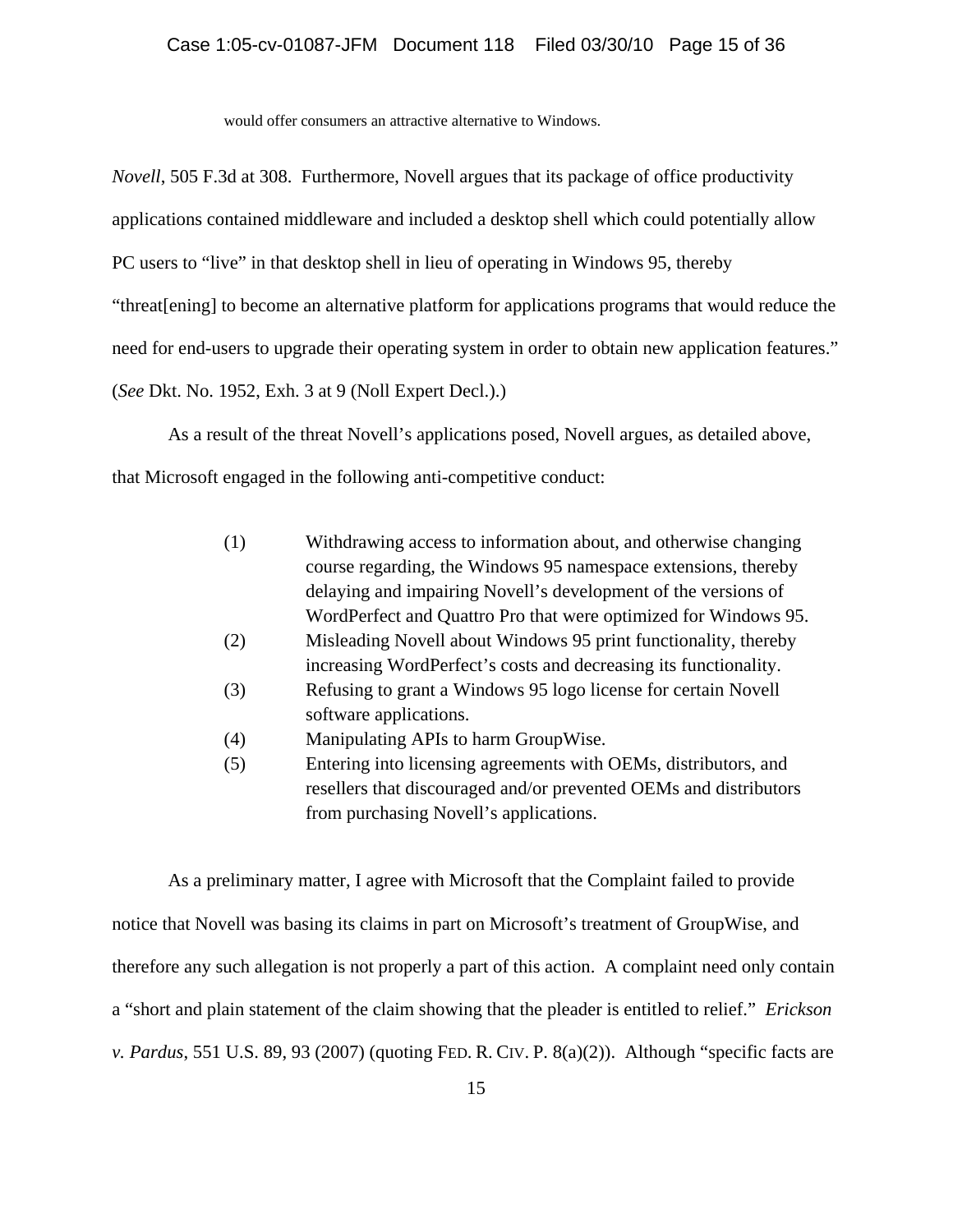not necessary," the Complaint must "'give the defendant fair notice of what the . . . claim is and the grounds upon which it rests.'" *Id.* (quoting *Bell Atlantic Corp. v. Twombly*, 550 U.S. 544, 555 (2007)). The Complaint in this case limits itself to anticompetitive conduct directed at applications sold by Novell in March of 1996, which would plainly exclude GroupWise. (*See* Novell's Complaint ("Compl.") ¶ 2 (emphasis added).) Although the Complaint refers to the anticompetitive treatment of multiple "office productivity applications" in addition to WordPerfect, (*see, e.g., id.*  $\P$  5, 105), simply pluralizing "office productivity applications," without any further specificity, is insufficient to put Microsoft on fair notice that Novell would allege antitrust violations based on Microsoft's treatment of GroupWise. While WordPerfect and Quattro Pro were discussed in some detail (*see, e.g.*, *id.* ¶¶ 32–37, 51–56, 62–63), GroupWise was not even mentioned in the Complaint. Nor am I moved by the fact, relied upon by Novell, that Microsoft pursued discovery about GroupWise. What material is subject to discovery and what conduct may serve as the basis of a claim are two distinct inquiries with different standards. Further, it would be unfair to penalize Microsoft for engaging in a cautious and thorough discovery strategy.

With that matter out of the way, I turn now to the applicable legal framework for this monopolization claim. To violate § 2 of the Sherman Act,  $^{13}$  the defendant must (1) have monopoly power in the relevant market and (2) engage in monopolizing conduct—that is, "willful acquisition or maintenance of that power as distinguished from growth or development as a consequence of a superior product, business acumen, or historical accident." *Verizon Commc'n Inc. v. Law Offices of Curtis V. Trinko, LLP*, 540 U.S. 398, 407 (2004) (quoting *United* 

1

<sup>&</sup>lt;sup>13</sup> Section 2 reads: "Every person who shall monopolize, or attempt to monopolize, or combine or conspire with any other person or persons, to monopolize any part of the trade or commerce among the several States, or with foreign nations, shall be deemed guilty of a felony . . . ." 15 U.S.C. § 2.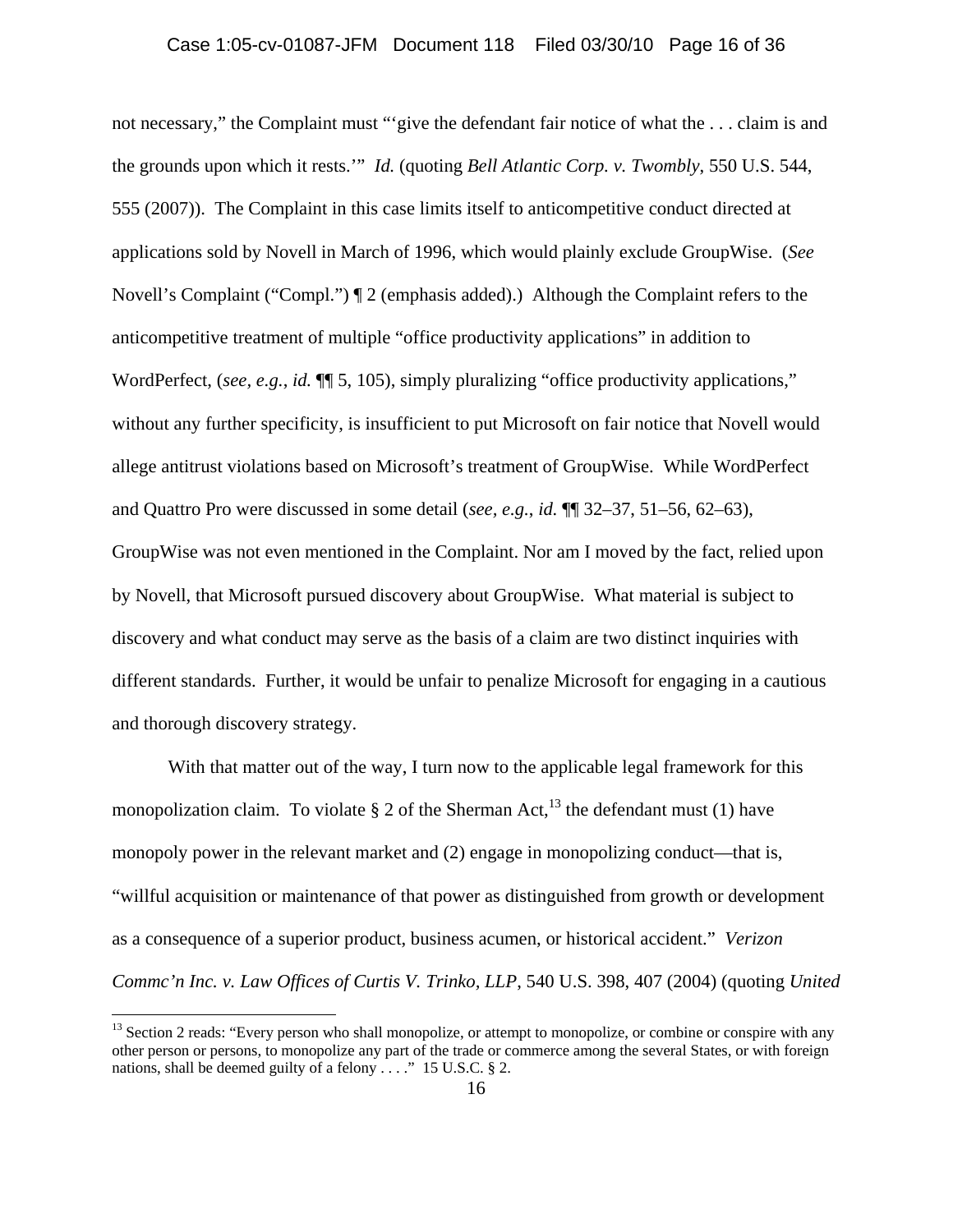*States v. Grinnell Corp.*, 384 U.S. 563, 570–71 (1966)); *Aspen Skiing Co. v. Aspen Highlands Skiing Corp.*, 472 U.S. 585, 596 n.19 (1985) (same). To prove the second element, the plaintiff generally must show that the defendant (a) engaged in anticompetitive conduct that (b) caused anticompetitive harm in the relevant market.<sup>14</sup> *See Metronet Serv. Corp. v. Qwest Corp.*, 383 F.3d 1124, 1131 (9th Cir. 2004) (noting that plaintiff must prove that defendant "(1) possessed monopoly power in the relevant market, (2) willfully acquired or maintained that power through exclusionary conduct and (3) caused antitrust injury"); *Data Gen. Corp. v Grumman Sys. Support Corp.*, 36 F.3d 1147, 1182 (1st Cir. 1994), *abrogated on other ground by Reed Elsevier, Inc. v. Muchnick*, 130 S. Ct. 127 (March 2, 2010) ("'Exclusionary conduct' is defined as 'conduct, other than competition on the merits or restraints reasonably necessary to competition on the merits, that reasonably appears capable of making a significant contribution to creating or maintaining monopoly power.'" (internal citations omitted)). However, these last two issues anticompetitive conduct and causation/anticompetitive harm—are not neat, distinct inquiries, but often involve overlapping considerations and analyses. *Cf., e.g.*, *Aspen Skiing*, 472 U.S. 585.

Because Microsoft's monopoly power in the relevant market is undisputed (Dkt. No. 1947 at 4 n.3), Microsoft would be liable for monopolization under § 2 if it willfully and wrongfully maintained its monopoly—that is, engaged in anticompetitive conduct that caused anticompetitive harm.

<sup>&</sup>lt;sup>14</sup> Some courts break a monopolization analysis into three elements: (1) monopoly power, (2) willful acquisition/maintenance of monopoly power (or "anticompetitive conduct"), and (3) causation. *See, e.g.*, *Microsoft Corp.*, 253 F.3d 34, 44, 50–79 (D.C. Cir. 2001); *Metronet Serv. Corp.*, 383 F.3d at 1131. Regardless of how the elements are organized, the substantive analysis remains the same.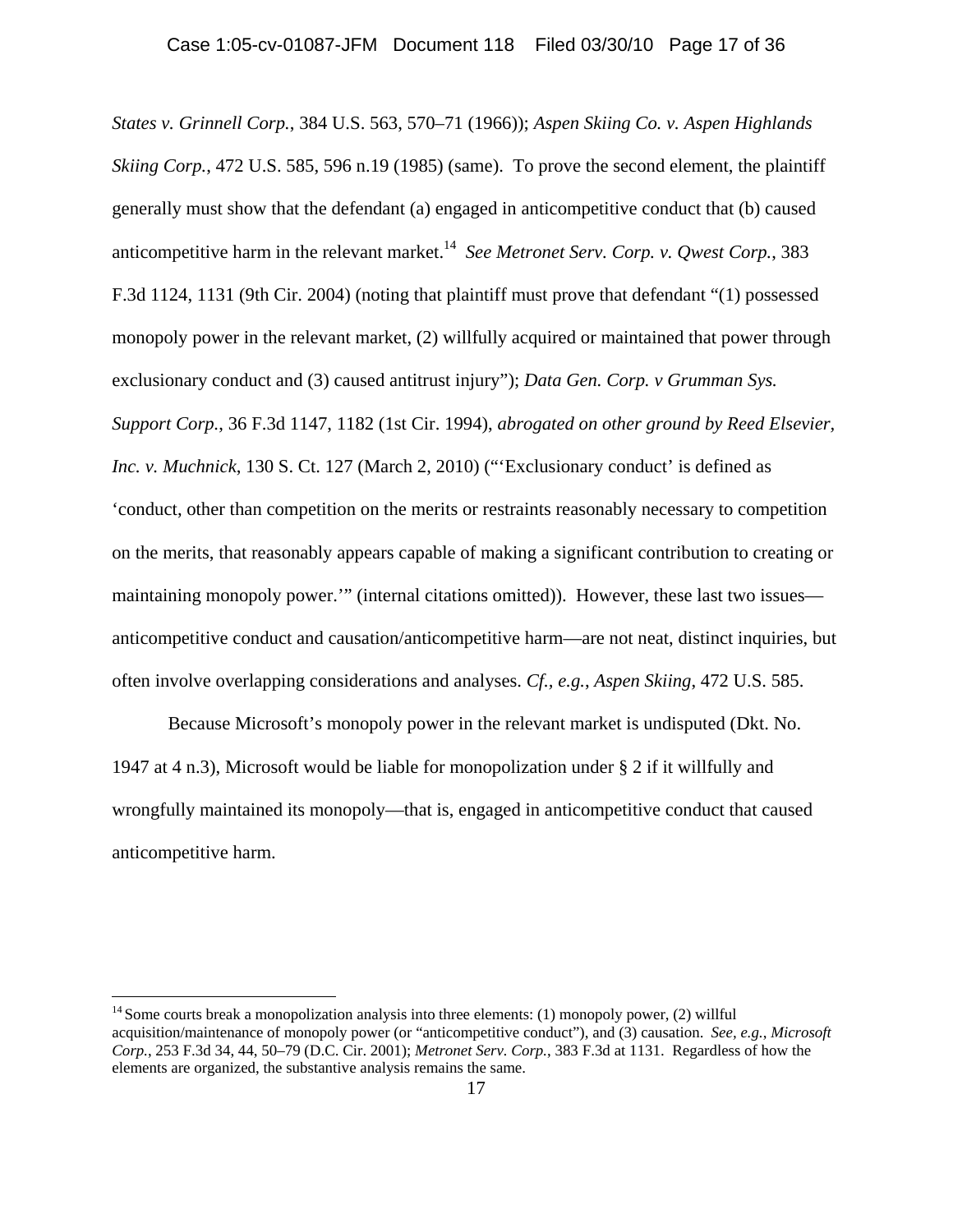## 1. Microsoft's Anticompetitive Conduct

Novell has raised a genuine question of material fact concerning whether Microsoft's behavior, taken as a whole, was anticompetitive.

Microsoft attacks Count I by arguing that that Novell has not presented evidence that Microsoft did anything beyond refusing to cooperate with Novell, and refusing to assist a competitor is not anticompetitive conduct in violation of § 2.

 Although a monopolist generally has a right to refuse to cooperate with a competitor, this right is not unqualified: a refusal to cooperate may be anticompetitive if it is an "attempt[] to exclude rivals on some basis other than efficiency[.]" *See Aspen Skiing Co.*, 472 U.S. at 600–01, 605 (internal citations and quotations omitted); *accord Data Gen. Corp.*, 36 F.3d at 1183 (citing *Eastman Kodak Co. v. Image Technical Servs., Inc.,* 504 U.S. 451 (1992)). That said, courts should be "very cautious" in recognizing exceptions to the right to refuse to cooperate "because of the uncertain virtue of forced sharing and the difficulty of identifying and remedying the anticompetitive conduct by a single firm." *Trinko*, 540 U.S. at 407.

In determining whether a refusal to cooperate is impermissible, a court may consider the entirety of the monopolist's pattern of conduct, the potential impact on consumers, and the monopolist's motive—for example, whether the monopolist had a legitimate business justification for its actions or sacrificed short-term profits in an effort to destroy a competitor. *See id.* at 409 (holding that a refusal to cooperate did not violate § 2 because (i) defendant did not remove itself from a previously voluntary course of cooperation or refuse to sell a product at its retail price, (ii) "the services allegedly withheld were not otherwise marketed or available to the public[,]" and (iii) "the existence of a regulatory structure [the Telecommunications Act of 1996]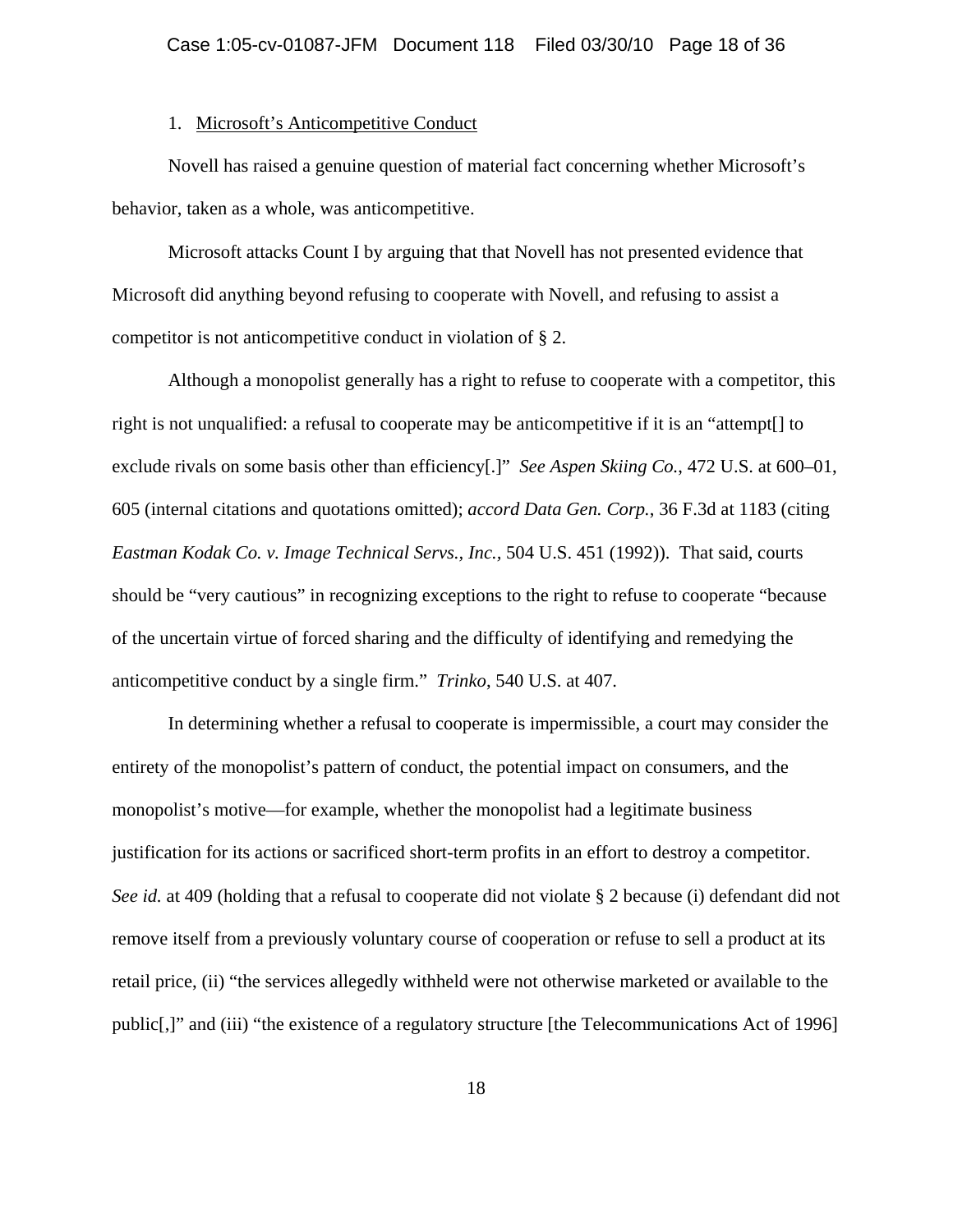# Case 1:05-cv-01087-JFM Document 118 Filed 03/30/10 Page 19 of 36

designed to deter and remedy anticompetitive harm [in the industry at issue]" diminished the likelihood of antitrust harm); *Aspen Skiing Co.*, 472 U.S 585 (holding that a monopolist-ski mountain owner's refusal to continue offering a multi-day lift pass with a competitor mountain could violate § 2 because (i) they had offered the pass successfully for years; (ii) the monopolist refused to even let the competitor buy the monopolist's lift tickets at retail price; (iii) the pass had great appeal among consumers; (iv) elimination of the pass undermined the smaller competitor's ability to compete; and (v) the facts suggest that the monopolist "was willing to sacrifice short-run benefits and consumer goodwill in exchange for a perceived long-run impact on its smaller rival"). $^{15}$ 

As an initial matter, it is not entirely clear that Microsoft's conduct was merely a refusal to cooperate: Novell has presented evidence that Microsoft affirmatively misled Novell about Windows 95 and entered into anticompetitive agreements with OEMs. *Cf. Olympia Equip. Leasing Co. v. W. Union Telegraph Co.*, 797 F.2d 370, 376–77 (7th Cir. 1986) (in explaining the right to refuse to cooperate, noting that antitrust law generally only imposes negative, not positive, duties).

Even assuming Microsoft's conduct should be characterized as a refusal to cooperate, there is a question of fact about whether it was anticompetitive under *Aspen* and *Trinko*. Microsoft's conduct ran contrary to the preferences of operating system consumers. Just as skiers would have preferred the multi-day pass in *Aspen*, so too would PC users have preferred an operating system that could immediately and optimally support popular Novell applications

<sup>15</sup> The *Trinko* Court noted that "*Aspen Skiing* is at or near the outer boundary of § 2 liability. . . ." The Court explained that "[t]he unilateral termination of a voluntary *(and thus presumably profitable)* course of dealing suggested a willingness to forsake short-term profits to achieve an anticompetitive end. . . [and] the defendant's unwillingness to renew the ticket *even if compensated at retail price* revealed a distinctly anticompetitive bent." *Trinko*, 540 U.S. at 409 (internal citations omitted) (emphasis in original).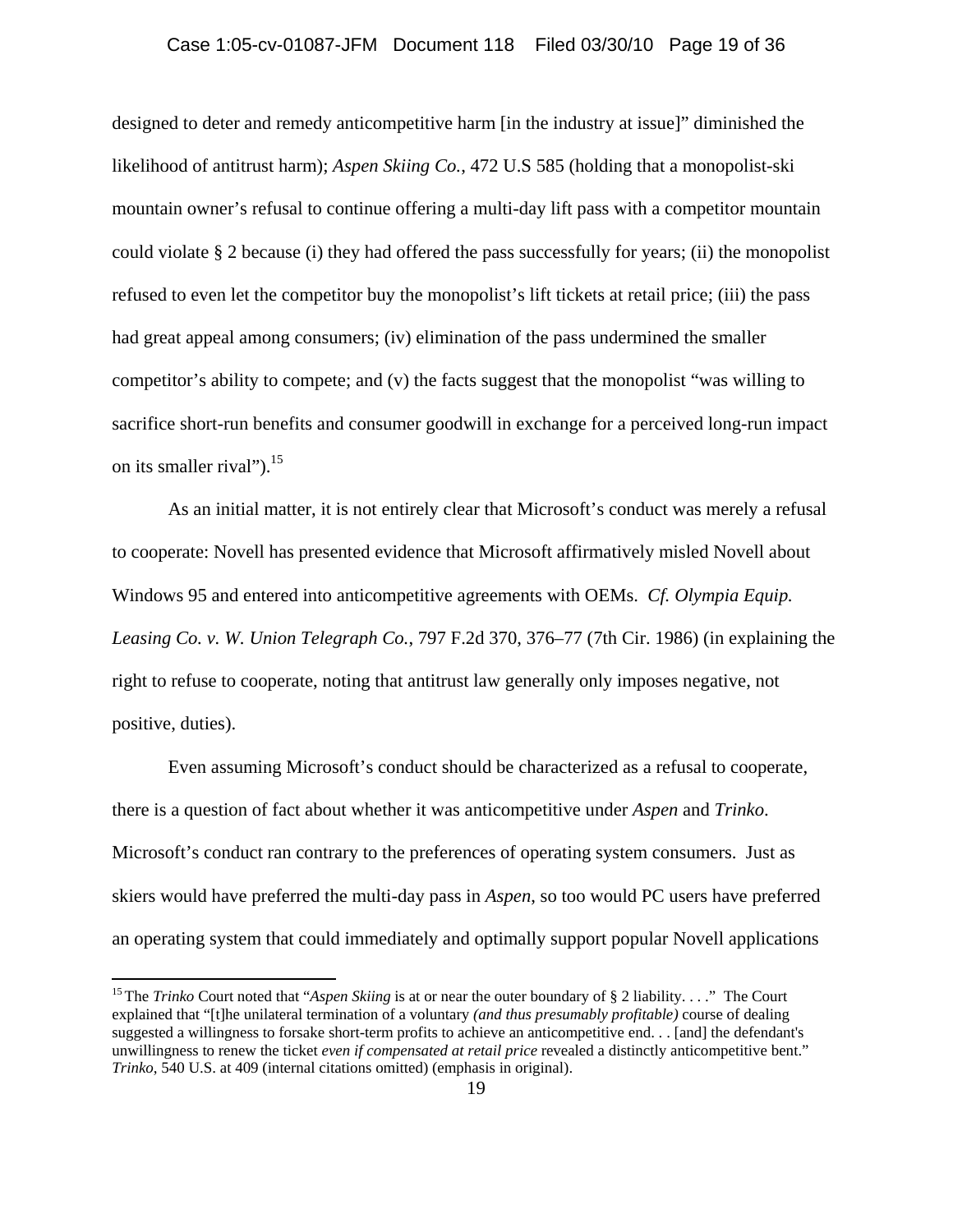such as WordPerfect.

1

Further, Novell has presented evidence of predatory motives. Just as consumer demand for the multi-day pass would have increased the monopolist's short-term profits in *Aspen*, refraining from misleading Novell about the namespace extensions and print functionality may have increased Microsoft's short-term profits by increasing Windows 95's consumer appeal via allowing Novell's popular applications to achieve better functionality on it. (*Cf.* Dkt. No. 1952, Exh. 3 at 11 (Noll Expert Decl.).) A fair inference arises that inhibiting WordPerfect's and Quattro Pro's ability to achieve functionality on Windows 95 was an effort to "sacrifice short-run benefits and consumer goodwill in exchange for a perceived long-run [anticompetitive impact]." *See Aspen*, 472 U.S. at 610–11. This inference is particularly believable in light of the substantial concern within Microsoft that popular applications might undermine Microsoft's monopoly in the PC operating system market. (*See, e.g.*, Dkt. No. 1952, Exh. 54.) Further evidence of this anticompetitive motivation is found in:

- (1) The history of voluntary, and therefore presumably profitable, Microsoft-Novell cooperation—both generally over the years and specifically in sharing API information pertaining to Windows 95—to optimize application functionality on Microsoft's operating systems. *See Trinko*, 540 U.S. at 409; *see also Olympia Equip.*, 797 F.2d at 377 (distinguishing *Aspen* in part because "[t]here is no evidence that suppliers [like the defendants] customarily provide their customers with [the information the deprivation of which plaintiffs allege gave rise to an antitrust violation] . . . .").
- (2) The denial of the Windows 95 logo license, despite the purported availability of an exemption for the type of problems that Novell alleges caused the incompatibility. *Cf. Trinko*, 540 U.S. at 409 (distinguishing *Aspen* in part because "the services allegedly withheld were not otherwise marketed or available to the public").
- (3) The minimum purchase agreements and per system licenses with OEMs, both of which made it harder for WordPerfect and Quattro Pro to access the OEM market.<sup>16</sup>

<sup>&</sup>lt;sup>16</sup> "Even though exclusivity arrangements are often analyzed under § 1, such exclusionary conduct may also be an element in a § 2 claim." *LePage's Inc. v. 3M*, 324 F.3d 141, 157 (3d Cir. 2003). Just because the agreements with the OEMs do not give rise to a § 1 claim, *see infra* Section III.C, it does not necessarily follow that those agreements do not amount to anticompetitive conduct, or are at least evidence of anticompetitive motives, under § 2. *See*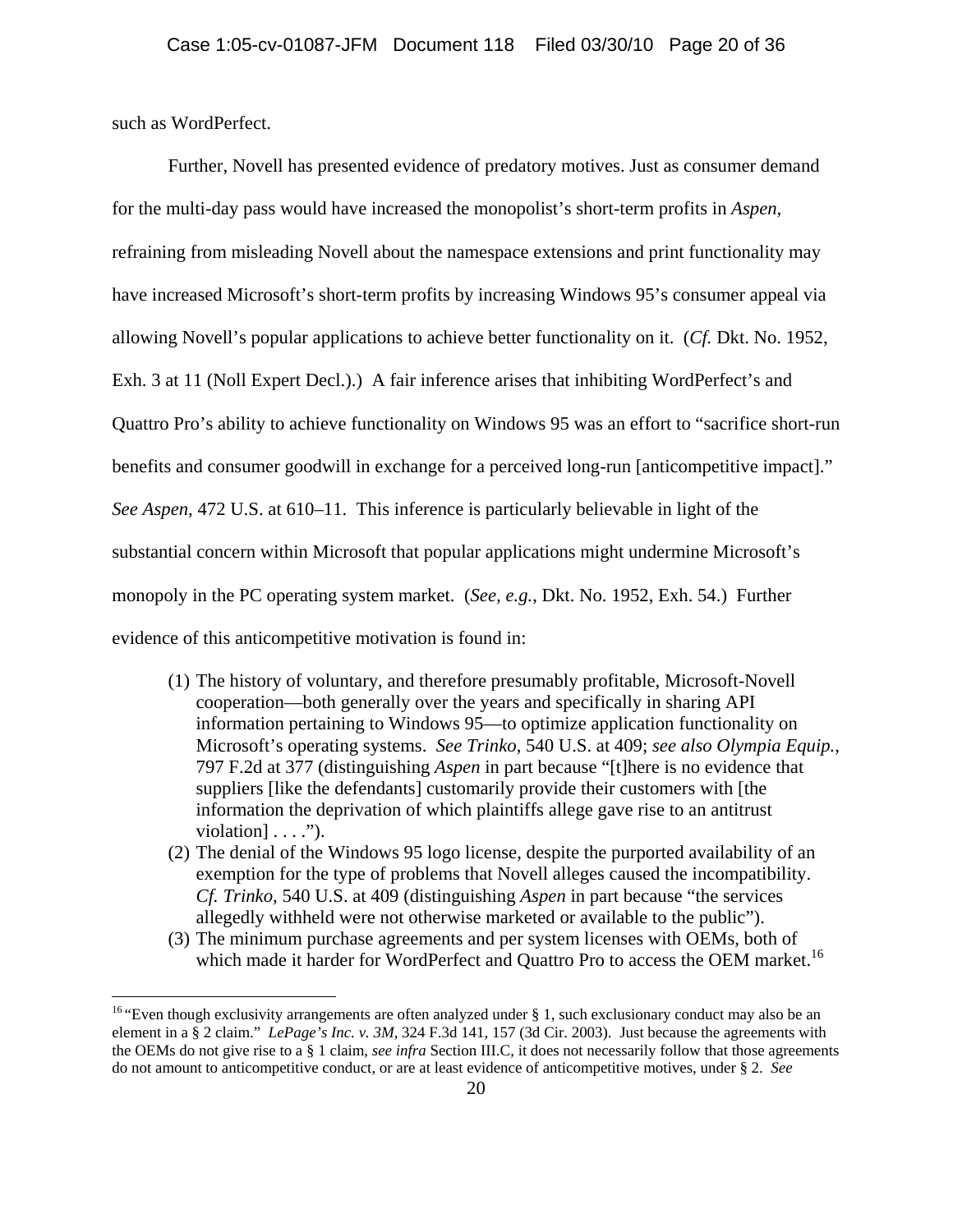Microsoft argues that "if a monopolist does extend a helping hand, though not required to do so, and later withdraws it . . . does he incur antitrust liability? We think not." (Dkt. No. 1947 at 32 (internal marks omitted) (quoting *Olympia Equip.*, 797 F.2d at 376).) Microsoft's alleged conduct here, however, is distinguishable from the conduct in *Olympia Equipment*. Microsoft did not just withdraw a charitable helping hand; rather, Microsoft allegedly first cooperated in an effort to improve its own product, subsequently misled Novell into relying on information provided pursuant to that cooperation, and then withdrew its cooperation after Novell reasonably relied on Microsoft's representations.

Microsoft also argues that it had legitimate business reasons—fostering and benefiting from innovative software development—for its actions. Although courts should be wary of interpreting antitrust laws in a way that hampers innovation, under the circumstances presented here I am not persuaded by Microsoft's argument. Fostering innovation did not require Microsoft to deny Novell the Windows 95 logo license, nor did it necessitate misleading Novell about the APIs and print functionality. In fact, API innovations arguably would have been more valuable for both consumers and Microsoft if the ISVs had been able to use them to develop applications for Windows 95. *See Data Gen. Corp.*, 36 F.3d at 1183 ("In general, a business justification is valid if it related directly or indirectly to the enhancement of consumer welfare."). As Novell's expert has explained, "Microsoft ha[d] no plausible business justification for its actions. The technical acts that undermined the functionality of competing applications were

*Microsoft*, 253 F.3d at 70 ("[E]xclusive contracts, in certain circumstances, may give rise to a § 2 violation even though the contracts foreclose less than the roughly 40% or 50% share usually required in order to establish a § 1 violation.").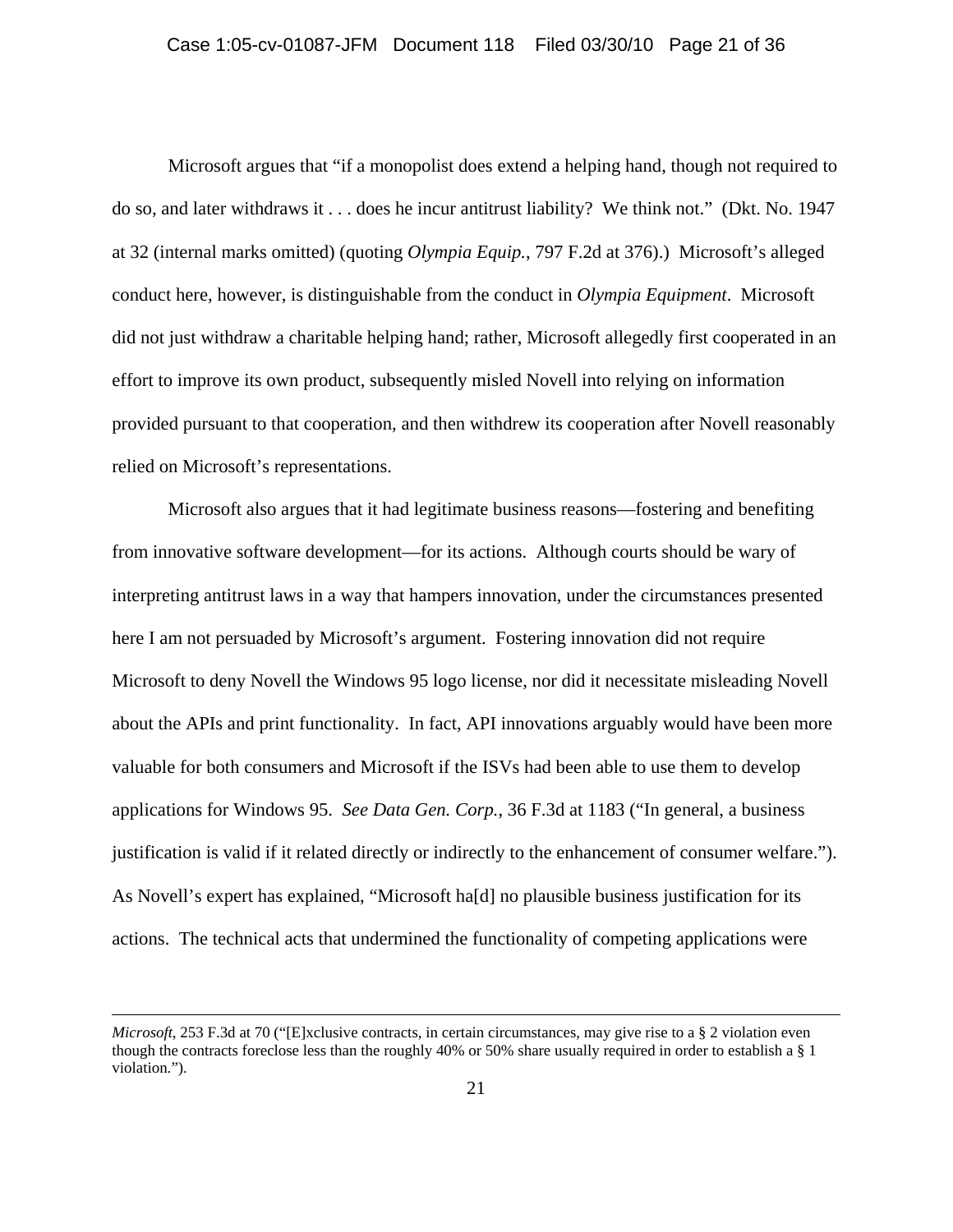unnecessary and did not improve the functionality or reduce the cost of Microsoft products."<sup>17</sup> (Dkt. No. 1952, Exh. 3 at 11 (Noll Expert Decl.).)

In short, although, after examining the evidence, a fact-finder may agree with Microsoft that its actions were not anticompetitive under § 2, Novell has presented sufficient evidence to raise a genuine question of fact on this issue.

# 2. The Anticompetitive Harm Caused by Microsoft's Anticompetitive Conduct

As discussed above, to prove a monopolization claim under § 2, the plaintiff generally must prove not only that the defendant's conduct was anticompetitive, but also that it caused anticompetitive harm in the relevant market. *See Metronet*, 383 F.3d at 1131; *Microsoft Corp.*, 253 F.3d at 78–80; *Thompson Everett*, 57 F.3d at 1325. More specifically, the plaintiff must establish that it suffered injury caused by conduct which damaged the competitive process itself. *See, e.g.*, *Thompson Everett*, 57 F.3d at 1325 (describing when a private party may sue for violations of antitrust laws, pursuant to § 4 of the Clayton Act).

In most § 2 cases, this analysis hinges on whether the exclusionary conduct harmed competition in the market in which the plaintiff was competing with the defendant. *See, e.g.*,

<sup>&</sup>lt;sup>17</sup> Microsoft points to two of my prior opinions to argue that "Microsoft is not required to disclose information to its competitors about new Windows operating systems under development." I have held, in cases brought under the "essential facilities" doctrine, that Microsoft had no antitrust obligation to share information about Windows 95 with ISVs. *See In re Microsoft Corp. Antitrust Litig.*, 274 F. Supp. 2d 743, 745–46 (D. Md. 2003) (in so holding, noting that "to require one company to provide its intellectual property to a competitor would significantly chill innovation" and "the essential facility doctrine has never been interpreted to deny a person the right to gain temporary benefits from innovations to its own products"); *see also Daisy Mountain Fire Dist. v. Microsoft Corp.*, 547 F. Supp. 2d 475, 490 (D. Md. 2008) ("[E]ssential facility claims involving tangible assets are quite different from claims involving technical innovation, and plaintiff fails to provide a compelling argument for applying the doctrine to technological innovations or information."). However, in the case at hand, Novell is not proceeding under the essential facilities doctrine. Further, Novell has presented evidence that Microsoft did more than just refuse to disclose information about Windows 95. It has also raised a genuine question of fact about whether Microsoft mislead Novell about characteristics of Windows 95 and about what information it would provide in advance of Windows 95's launch.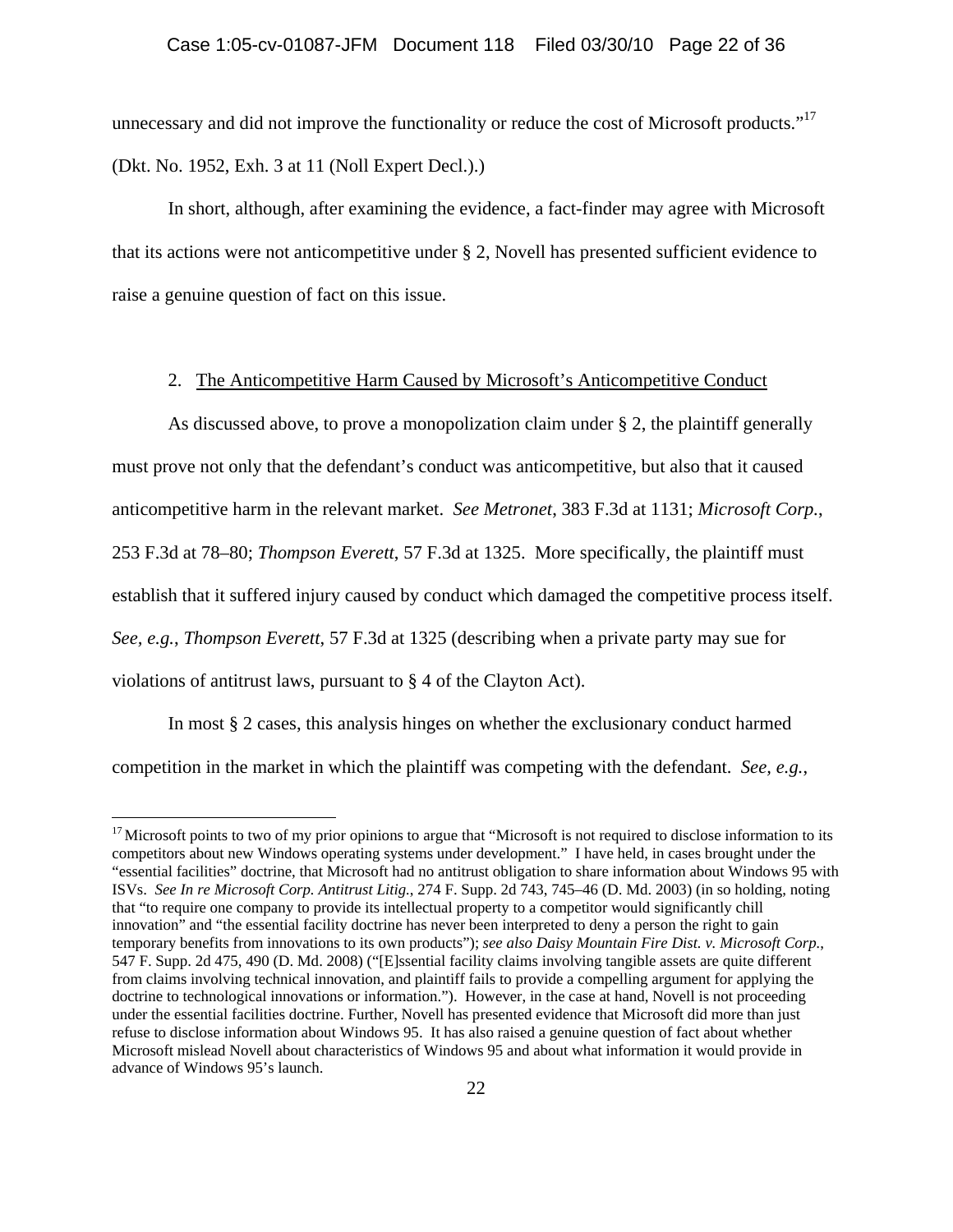*Microsoft Corp.*, 253 F.3d at 79; *LePage's*, 324 F.3d at 160–62. In this case, Novell's unique § 2 theory makes the inquiry more complicated: Novell must prove that the specific Microsoft conduct which caused injury to Novell's applications also caused anticompetitive harm in the *PC operating system market*.

To satisfy this causation requirement, a plaintiff needs to show that the conduct at issue "contribut[ed] significantly to a defendant's continued monopoly power."18 *See Microsoft*, 253 F.3d at 80 (at least in an equitable enforcement action as opposed to an action for money damages, holding that to prove causation plaintiff must prove the conduct was "reasonably capable of contributing significantly to a defendant's continued monopoly power"); *see also Data Gen. Corp.*, 36 F.3d at 1182 ("Exclusionary conduct' is defined as 'conduct, other than competition on the merits or restraints reasonably necessary to competition on the merits, that reasonably appears capable of making a significant contribution to creating or maintaining monopoly power.'" (internal citations omitted)); *cf. Morgan*, 892 F.2d at 1361–63 (in rejecting a § 2 claim arising from alleged predatory pricing, (1) suggesting that § 2 liability requires that the pricing have a "measurable impact on [plaintiff's] overall viability as a competitor[,]" and (2) "find[ing] insufficient evidence" that the pricing "had any more than a negligible impact on [plaintiff's] viability as a competitor").

Under this "contributed significantly" standard, plaintiffs need *not* "present direct proof that a defendant's continued monopoly power is precisely attributable to its anticompetitive conduct." *Microsoft Corp.*, 253 F.3d at 79. To require such proof would "require that § 2

<sup>&</sup>lt;sup>18</sup> At times, Microsoft seems to argue that Novell must prove that Microsoft's conduct had a "substantial" anticompetitive impact in the operating system market, (*see* Dkt. No. 1947 at 26), which I would view as a more rigorous test than the contributed significantly standard. Increasing this burden may risk undermining the principle that "antitrust laws are for the benefit of competition." *Cf. Morgan v. Ponder*, 892 F.2d 1355, 1360 (8th Cir. 1989) (quoting *Ball Mem'l Hosp. v. Mut. Hosp. Ins., Inc.*, 784 F.2d 1325, 1338 (7th Cir. 1986)).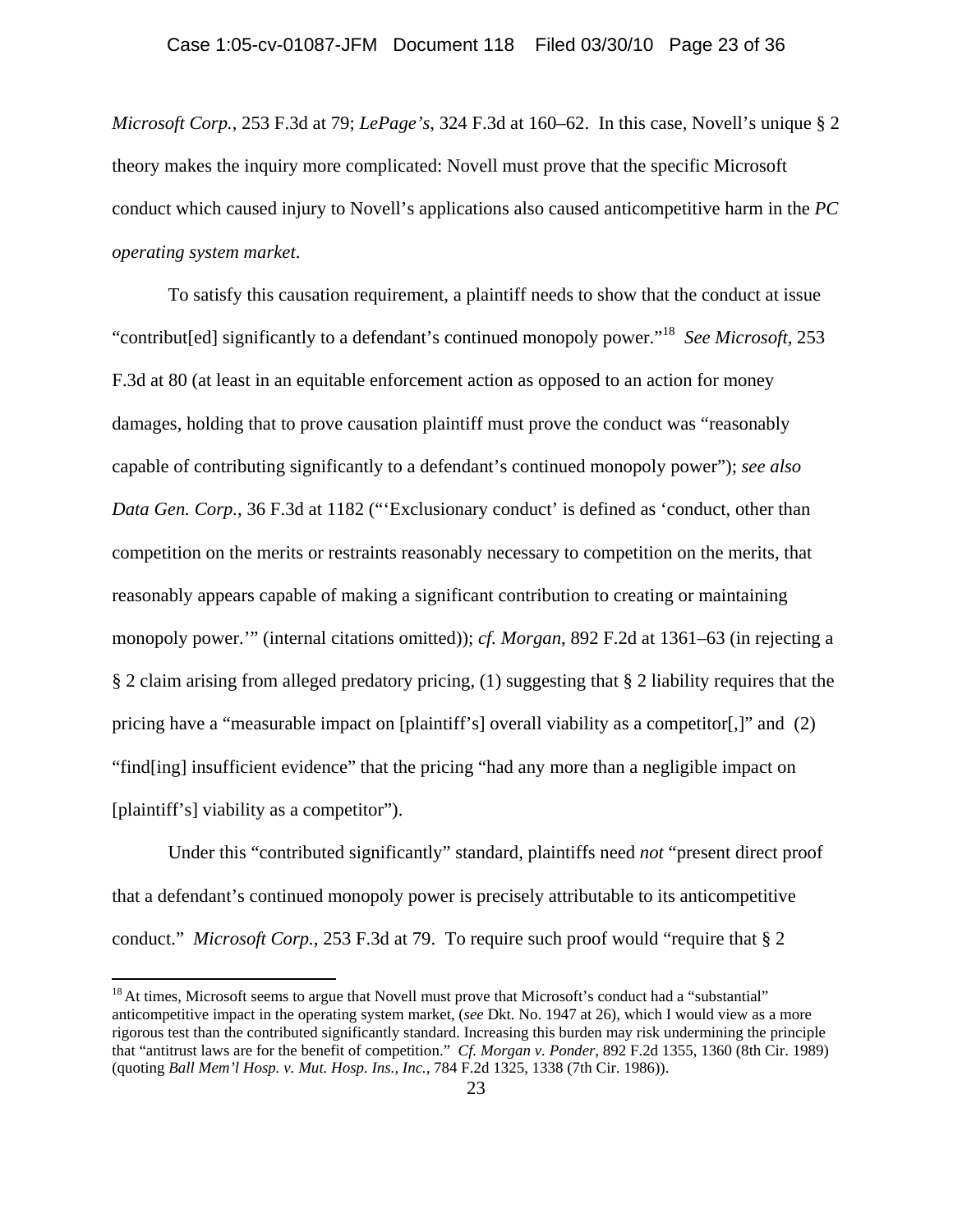# Case 1:05-cv-01087-JFM Document 118 Filed 03/30/10 Page 24 of 36

liability turn on a plaintiff's ability or inability to reconstruct the hypothetical marketplace absent a defendant's anticompetitive conduct[,]" which "would only encourage monopolists to take more and earlier anticompetitive action." *Id.* at 79. When a firm has engaged in anticompetitive conduct, courts should be reluctant to demand too much certainty in proving that such conduct caused anticompetitive harm because "[t]o some degree, 'the defendant is made to suffer the uncertain consequences of its own undesirable conduct." *Id.* (quoting 3 PHILLIP E. AREEDA & HERBERT HOVENKAMP, ANTITRUST LAW | 651c, at 78).

Microsoft argues that Novell's experts never expressly stated that, but for the actions that harmed WordPerfect and Quattro Pro, competition would have been enhanced in the PC operating system market. Rather, Dr. Roger Noll, Novell's expert on this issue, merely concluded that there was anticompetitive harm caused by the combination of the conduct directed at Novell's software applications and the anticompetitive conduct directed at Netscape, Java, and other third party applications.

Although Dr. Noll implied that the conduct that injured Novell's software applications by itself caused anticompetitive harm in the PC operating system market,<sup>19</sup> it is true that he only formally concluded that such conduct contributed significantly to anticompetitive harm in light of the conduct directed at third parties. (*See* Dkt. No. 1952, Exh. 4 at 28 (Noll Expert Reply).) In his deposition—in response to repeated questioning from Microsoft's counsel about whether the conduct directed at Novell, in and of itself, caused "a significant or substantial impact on competition"—Dr. Noll stated, "I have not analyzed the effect of each specific act by Microsoft on competition in the market for operating systems. I have analyzed the pattern, the totality of

 $19$  (Dkt. No. 1952, Exh. 4 at 32 (Noll Expert Reply) ("I do not agree that Professor Murphy has proven that the acts against Novell alone had no effect on competition for the x86 operating systems . . . .").)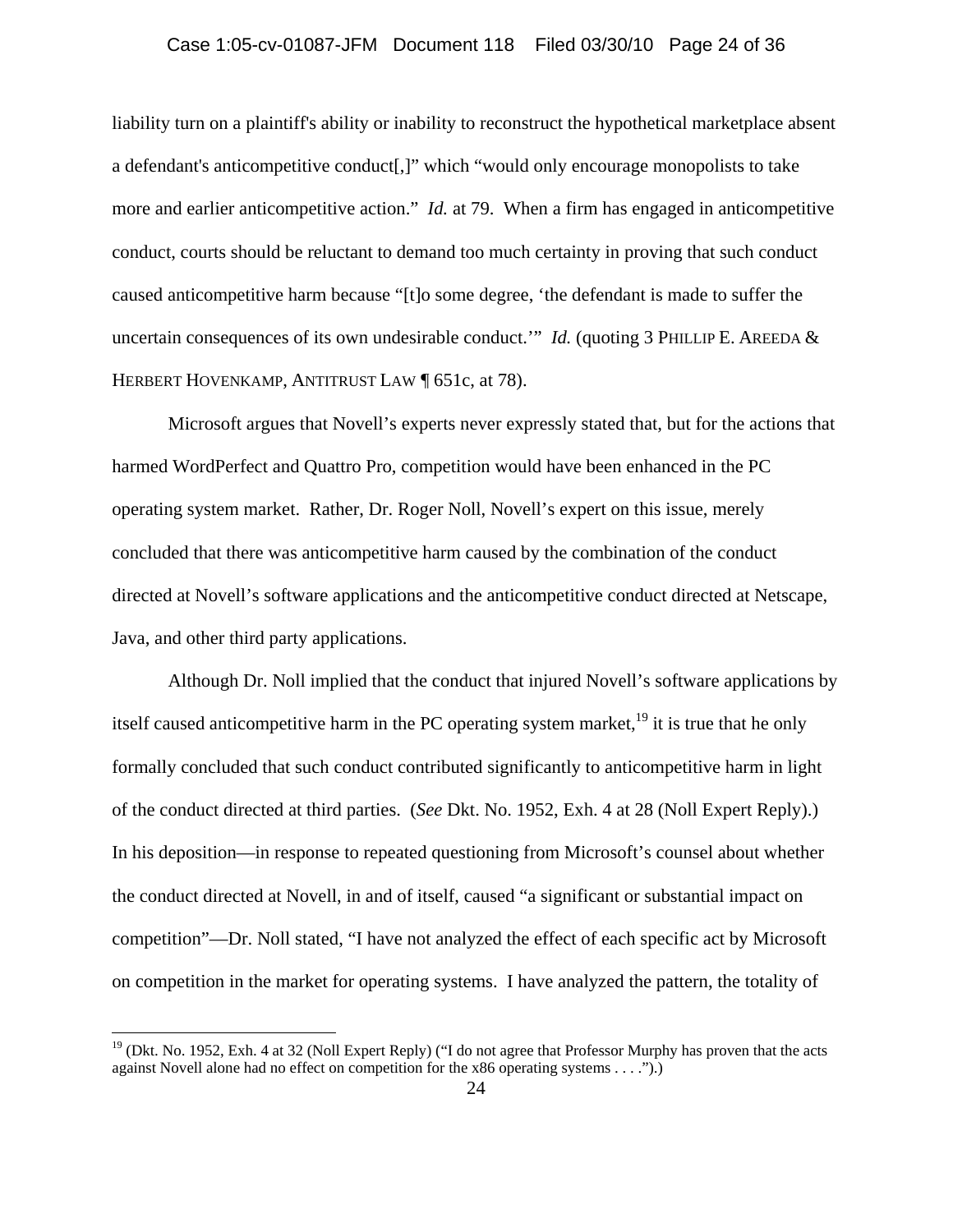the actions by Microsoft on the market for operating systems." (Dkt. No. 1947, Exh. 3 at 40.) Shortly thereafter, the following exchange occurred:

> [Microsoft's Counsel:] Have you analyzed the aggregate of Microsoft's conduct that was directed against Novell's office productivity applications in order to ascertain whether that universe, that smaller universe, just conduct against Novell's office productivity applications, had some adverse impact on competition in the market for operating systems? . . .

> [Dr. Noll:] Had Microsoft behaved differently to all other kinds of applications of middleware vendors than it behaved towards Novell. . . . But all the other producers of middleware and applications had – they had dealt with them in a pro-competitive way – and facilitated the development that – of highquality applications of middleware that were not produced by Microsoft that ran on the Windows platform, then – then I suspect there would have been no adverse effect of knocking Novell out of the industry from the actions against Novell, but that's – that's counter [f]actual.

(Dkt. No. 1947, Exh. 3 at 40–43.)

Even taking that answer into account, I conclude that Dr. Noll's proposed testimony raises a genuine issue of fact regarding whether the conduct directed at Novell was a significant contributor to anticompetitive harm in the PC operating system market. Novell has no obligation to create some "hypothetical market place," in which none of the other ISVs or applications had been weakened by anticompetitive conduct, and then prove that the conduct at issue would still have significantly contributed to anticompetitive harm in that hypothetical market. *Cf. Microsoft Corp.*, 253 F.3d at 79. It would be contrary to the purpose of § 2 to immunize a monopolist for anticompetitive conduct, which in fact significantly contributed to anticompetitive harm, simply because that harm was caused by conduct directed at multiple small threats, none of which could prove that the conduct directed at any single firm would have by itself significantly contributed to the defendant's monopoly if none of the other small firms had been similarly weakened. *See*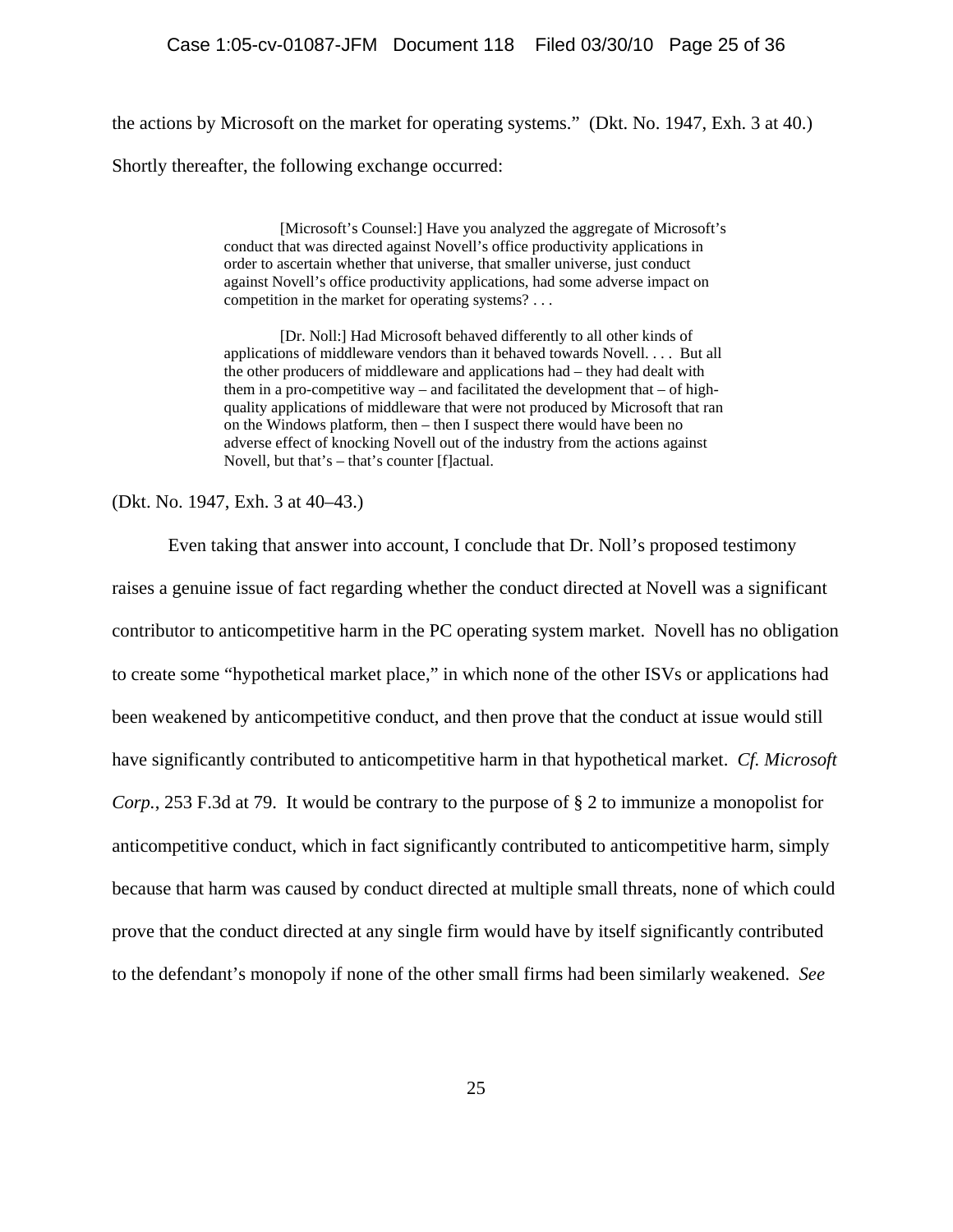*supra* note 18; *Microsoft Corp.*, 253 F.3d at 79.<sup>20</sup> Rather, Novell need only prove that the conduct that harmed its software applications contributed significantly to Microsoft's monopoly in the PC operating system market considering all the characteristics of that market at the time, including the condition of other ISVs and applications.

To be sure, Novell cannot piggy-back on the anticompetitive harm caused by conduct directed at third parties without actually showing the conduct which injured its applications had an anticompetitive impact as well. But Novell is not doing so. Despite Microsoft's assertions to the contrary, implicit in Dr. Noll's opinion is the conclusion that conduct directed at Novell, in and of itself, caused some anticompetitive harm in the PC operating system market. Dr. Noll's deposition statement that knocking Novell out of the market alone would have "no adverse effect," when viewed in context, is properly understood as Dr. Noll agreeing that eliminating Novell's software applications from the market, on its own in some hypothetical market, would not have undermined Microsoft's monopoly position. Such a conclusion is not inconsistent with a finding that Microsoft's actions toward Novell were a significant contributor to anticompetitive harm in the PC operating system market in light of the weakened state of other applications and ISVs. (*Cf., e.g.*, Dkt. No. 1952, Exh. 3 at 9–11 (Noll Expert Decl.); *id.*, Exh. 4 at 6–7, 28 (Noll Expert Reply).) A reasonable person may disagree with Dr. Noll, but the decision whether or not

<u>.</u>

<sup>&</sup>lt;sup>20</sup> (*See also* Dkt. No. 1952, Exh. 4 at 27 (Noll Expert Reply) ("In a 1000-firm market, the harm to any one competitor would not cause harm to competition, but that is irrelevant to ascertaining whether the entire pattern of conduct against all 1000 firms caused anticompetitive harm.").)

Microsoft seems to concede that, under some circumstances, the anticompetitive harm caused by a defendant's anticompetitive conduct toward multiple small competitors could be aggregated to reach a significant contribution finding in the relevant market. Microsoft distinguishes itself from such a hypothetical defendant, however, by asserting that its conduct toward Novell was fundamentally different than the anticompetitive conduct Microsoft directed against other ISVs and applications. This argument is unpersuasive. I am not convinced that the conduct directed at the other ISVs is distinguishable in any material way from the conduct directed at Novell. Regardless, I do not think a defendant can avoid antitrust liability by engaging in "different" anticompetitive conduct toward each of its small competitors.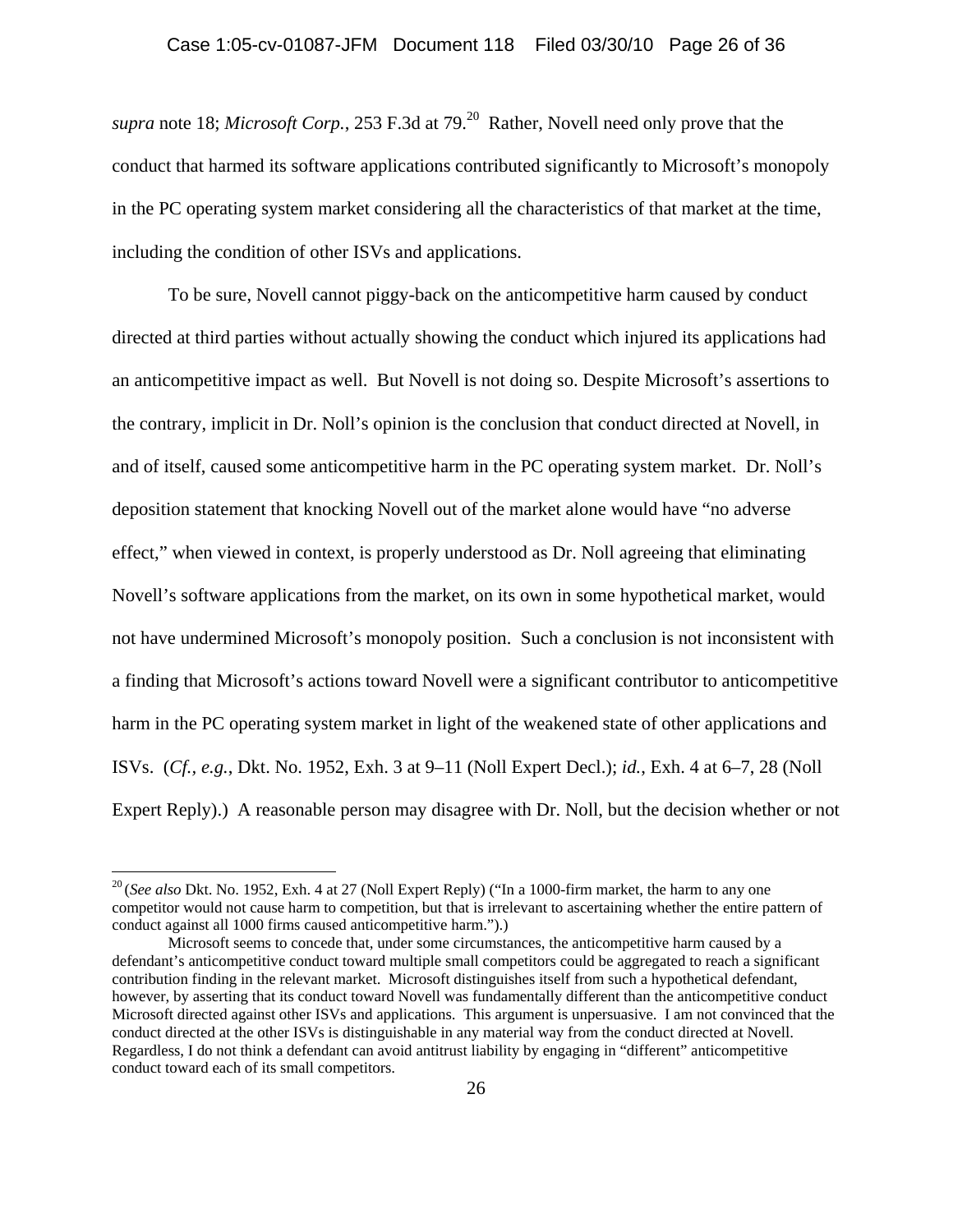to do so is within the province of a jury.

 $\overline{a}$ 

Accordingly, but for Novell selling its claims under the APA, I would have denied Microsoft's Motion for Summary Judgment on Count I.

## C.

I will now finally address Count VI. I find that, even if Novell had not assigned this claim, Microsoft would be entitled to summary judgment because the agreements at issue either were not exclusive, were not otherwise anticompetitive, or did not substantially foreclose competition in any market.

Count VI alleges that Microsoft violated  $\S 1$  of the Sherman Act<sup>21</sup> by entering into "agreements with OEMs and others not to license or distribute Novell's office productivity applications or to do so only on terms that materially disadvantaged these products" thereby "unreasonably restrain[ing] trade by restricting the access of Novell's office productivity applications to significant channels of distribution[.]" (Compl. ¶ 175.)

There is some indication that the parties believe that Count VI concerns only restraining trade in the *software applications markets*, not the *operating system market*. Both parties have briefed the issue as if the operating system market was irrelevant and Microsoft argues that I, in response to Microsoft's earlier motion to dismiss, tolled Count VI at least in part because it concerned agreements with OEMs (suggesting that Microsoft *may* believe that Count VI's tolling was unrelated to its connection to the operating system market).

If this is the parties' view of the matter, it is understandable in light of (i) Count VI's failure to mention the operating system market, (Compl. ¶ 174–77), (ii) my brief explanation as

<sup>&</sup>lt;sup>21</sup> Section 1 reads in part: "Every contract, combination in the form of trust or otherwise, or conspiracy, in restraint of trade or commerce among the several States, or with foreign nations, is declared to be illegal." 15 U.S.C. § 1.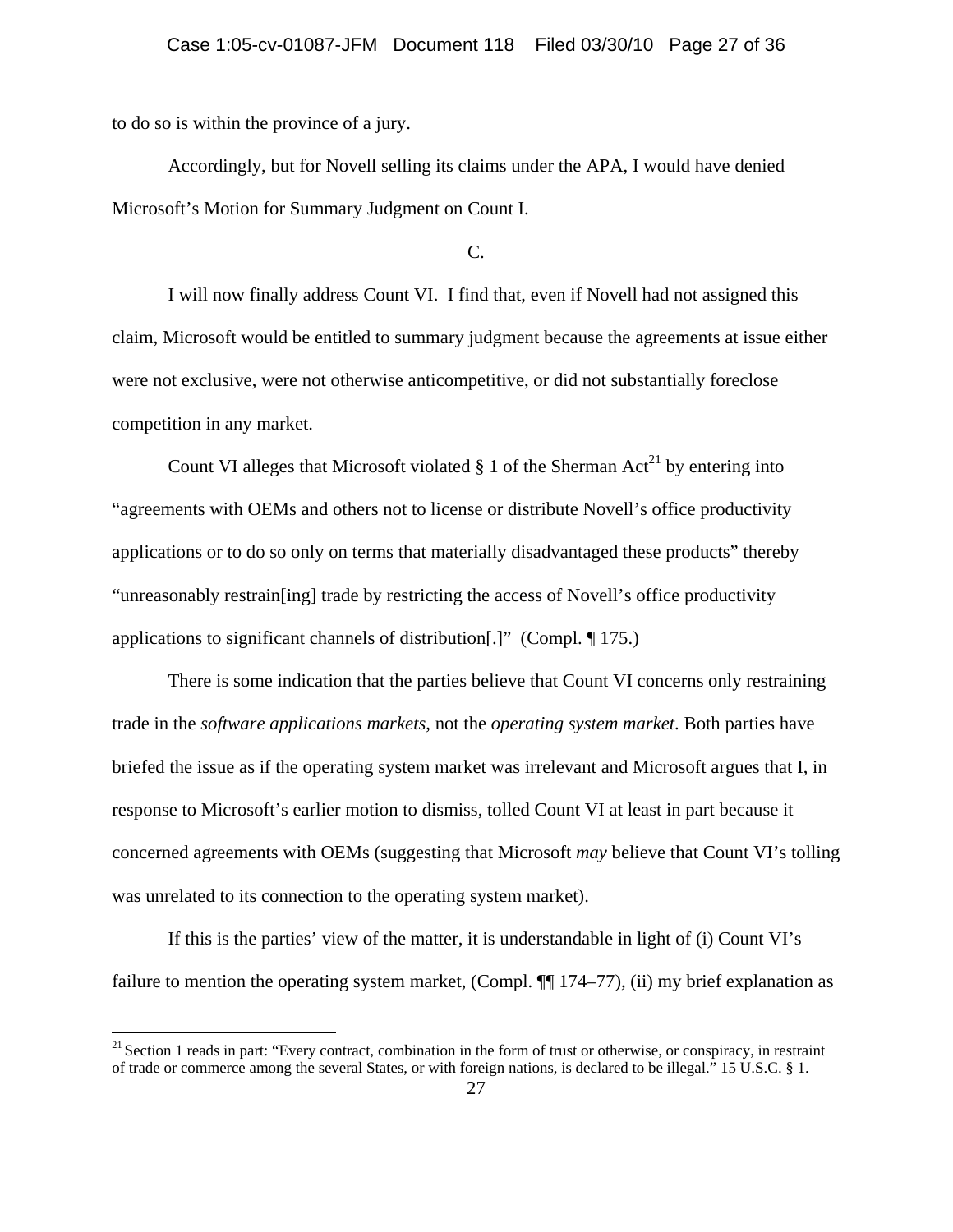## Case 1:05-cv-01087-JFM Document 118 Filed 03/30/10 Page 28 of 36

to why Count VI was tolled, *In re Microsoft Corp. Antitrust Litig.*, 2005 WL 1398643, at \*1 ("Count VI is based upon Microsoft's exclusionary agreements with OEMs, which allegedly were in [sic] unreasonable restraint of trade. Although Microsoft does not expressly concede the point, such agreements also were a subject of the government case. Thus, limitations has been tolled as to the claim asserted in Count VI."), and (iii) the fact that  $\S 1$ , in comparison with  $\S 2$ , is sometimes less focused on proving a particular anticompetitive impact in a particular market.

The Fourth Circuit, however, apparently believed that Count VI was tolled because Novell alleged unreasonable restraint of trade in the operating system market (though the court may not have actually reached the issue).<sup>22</sup> *See Novell*, 505 F.3d at 306–07. In contrast, the Fourth Circuit recognized that Counts II through V arose from allegations of anticompetitive impact in the software applications markets. *Id.* ("Because Counts II through V allege injury that is not specifically alleged in the DOJ complaint, Microsoft argued these claims were not tolled by the DOJ complaint and thus were time-barred. Microsoft sought dismissal of Novell's claims of injury to competition in the PC operating-systems market . . . in Counts I and VI on different grounds [antitrust standing and claim ownership].") If Novell could prevail on Count VI by proving merely substantial foreclosure in the software applications markets, without proving restraint of trade in the operating system market, Microsoft would have had a persuasive argument that Count VI was not "based in whole or in part" on the government case and thus should not have been tolled. Accordingly, I am of the view that Novell must prove that the

<sup>&</sup>lt;sup>22</sup> The Fourth Circuit explained: "Counts I and VI . . . are predicated on the theory that Microsoft's conduct injured competition in the market for PC operating systems, a market in which Novell did not directly compete. . . . Section 5(i) of the Clayton Act provides that government anti-trust proceedings toll the statute of limitations for private antitrust actions 'based in whole or in part on any matter complained of' by the government. Novell's Counts I and VI are indeed based on Microsoft's anticompetitive conduct in the PC operating-systems market, which was at issue in the DOJ complaint." *See Novell*, 505 F.3d at 306–07.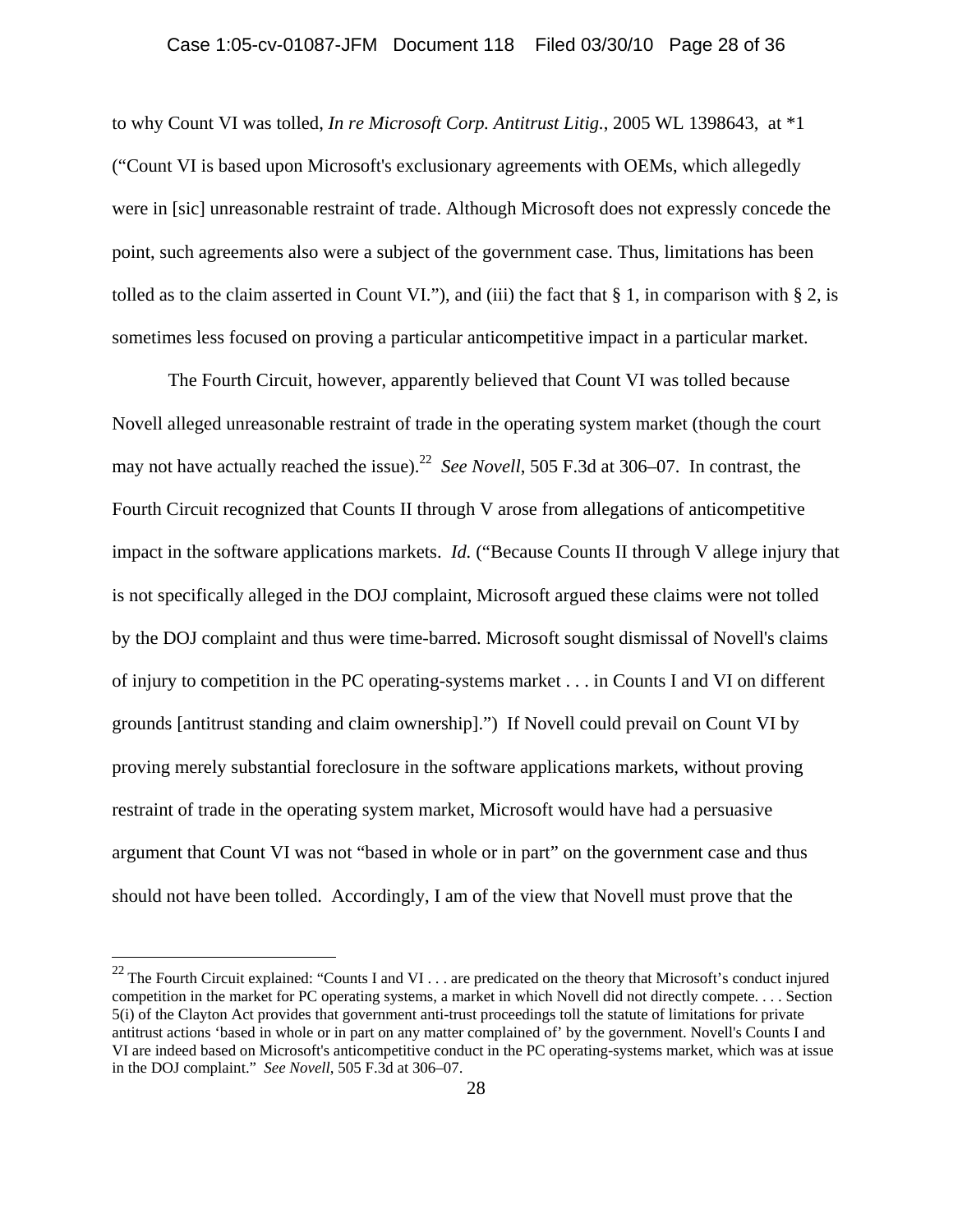agreements at issue in Count VI have unreasonably restrained trade in the *operating system market*. 23

Novell has not even attempted to present evidence on this point.<sup>24</sup> Rather, Novell has briefed the issue as if it only needed to prove restraint of trade—in this case, substantial foreclosure—in the software applications markets. In any event, although I believe Novell's failure to show restraint of trade in the operating system market dooms Count VI, because of the confusion surrounding this issue I will nonetheless evaluate whether Microsoft's conduct substantially foreclosed competition in the software applications markets. I find Novell has failed to meet its burden here as well.

a. Substantial Foreclosure Framework

 $\overline{a}$ 

Although Novell never expressly frames it as such, I read Count VI as essentially an

allegation of exclusive dealing.<sup>25</sup> More specifically, I understand Count VI as alleging that

<sup>&</sup>lt;sup>23</sup> In its brief before the Fourth Circuit, Microsoft explained the procedural posture and history of Count VI:

Because Counts I and VI allege harm in the same PC operating system market at issue in the DOJ Complaint, Microsoft did not argue that those two claims were time-barred. . . . There was some confusion in the district court concerning what market(s) are at issue in Count VI. Although Count VI does not specify a market, it alleges that Microsoft entered into exclusionary distribution agreements in violation of  $[\S 1]$ .... [S]uch a claim requires proof of harm to "competition as a whole within" at least one antitrust market. Novell provided no indication that Count VI might pertain to the PC operating system market (as opposed to the alleged applications markets) until oral argument, at which point Microsoft's counsel immediately responded that to the extent that were so, then Count VI should be dismissed for the same reasons as Count I.

Brief of Defendant-Appellant Microsoft Corp. at \*12–\*13, \*13 n.4, *Novell, Inc. v. Microsoft, Corp.*, Nos. 06-1134, 06-1238, 2006 WL 1348322 (4th Cir. Apr. 13, 2006) (internal citations omitted).

<sup>&</sup>lt;sup>24</sup> Novell may have been able to prove restraint of trade in the operating system market by, in part, establishing substantial foreclosure in various software applications markets. To do so, however, Novell would have to prove more than just substantial foreclosure in those software applications markets; it would also have had to point to evidence showing how and why that substantial foreclosure in fact restrained trade in the operating system market.<br><sup>25</sup> "Exclusive dealing occurs when . . . a buyer . . . agrees to purchase, license or lease all or a subs its requirements of a product or service exclusively from a particular seller." WILLIAM C. HOLMES, ANTITRUST LAW HANDBOOK § 2:19 (2009).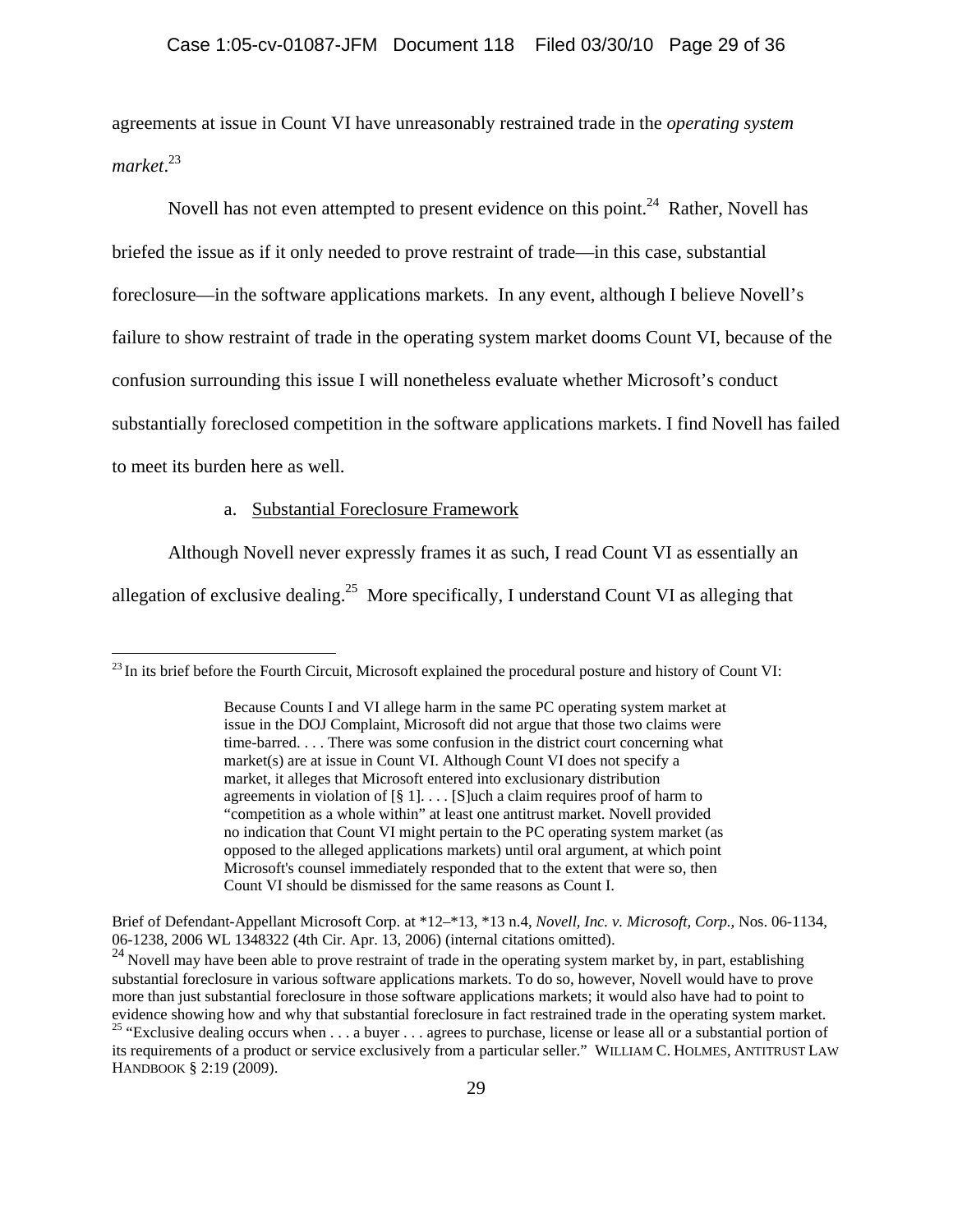# Case 1:05-cv-01087-JFM Document 118 Filed 03/30/10 Page 30 of 36

Microsoft violated § 1 by entering into agreements with purchasers—OEMs, distributors, and resellers—which *de facto* committed those purchasers to buy software applications exclusively, or almost exclusively, from Microsoft.

Agreements violate § 1 when they unreasonably restrain trade. *See, e.g.*, *Continental T.V., Inc. v. GTE Sylvania Inc.*, 433 U.S. 36, 49 (1977). Exclusive dealing agreements that are alleged to violate § 1 are evaluated under the Rule of Reason, which balances the procompetitive justifications against the anticompetitive harm. *See, e.g.*, HOLMES, *supra* note 25. The *Tampa Elec. Co v. Nashville Coal Co.*, 365 U.S. 320, 327–30 (1961) substantial foreclosure framework basically serves as a proxy for the Rule of Reason in analyzing exclusive dealing allegations.<sup>26</sup> *Cf. Twin City Sportservice, Inc. v. Charles O. Finley & Co.*, 676 F.2d 1291, 1301 (9th Cir. 1982) (the *Tampa Electric* framework "clearly is to determine the anticompetitive effects of exclusivedealing arrangements"). Under *Tampa Electric*, § 1 liability requires the plaintiff to prove that (1) the agreements in question were in fact exclusive, and (2) the exclusive dealing substantially lessened competition—that is, the agreements foreclosed competition in a substantial share of the relevant market.27 *See, e.g.*, *Tampa Elec.*, 365 U.S. at 327–30.

<sup>26</sup> Although *Tampa Electric* involved a Clayton Act claim, its analysis pertains to exclusive dealing under § 1 of the Sherman Act as well. *See Tampa Elec.*, 365 U.S. at 335 ("We need not discuss the respondents' further contention that the contract also violates  $\S 1$  and  $\S 2$  of the Sherman Act, for if it does not fall within the broader prescriptions of § 3 of the Clayton Act it follows that it is not forbidden by those of the former."). Some "[c]ourts and commentators disagree as to whether [the *Tampa Electric* test] outlaws a broader range of conduct than does the rule of reason drawn from § 1 of the Sherman Act." *Bepco*, 106 F. Supp. 2d at 827. I believe (1) that exclusive dealing claims under the Clayton Act and the Sherman Act (§ 1) are either subject to the same standard or that the Clayton Act is broader and (2) that the analytical framework for exclusive dealing claims under § 1 is the same as that articulated in *Tampa Electric*. *See, e.g.*, *Twin City Sportservice*, 676 F.2d at 1301–02 (expressly authorizing use of *Tampa Electric* to analyze exclusive dealing under § 1); *United States v. Microsoft Corp.*, 87 F. Supp 2d 30, 52–53 (D.D.C. 2000), *rev'd on other grounds by* 253 F.3d (utilizing *Tampa Electric*, or something close to it, in analyzing a § 1 claim); *Masimo Corp. v. Tyco Health Care Group, L.P.*, 2006 WL 1236666, at \*4 n.2, \*4–\*8 (C.D. Cal. 2006) (unpublished) (utilizing *Tampa Electric*, or something close to it, in analyzing a § 1 claim and noting "it is easier to meet the threshold of foreclosure for a [Clayton Act] violation that it is for a § 1 violation" (citing *Twin City Sportservice*, 676 F.2d at 1304 n.9)).

Section 1 only covers "contract[s], combination[s] . . ., or conspiracy[ies]." In contrast to the pattern of unilateral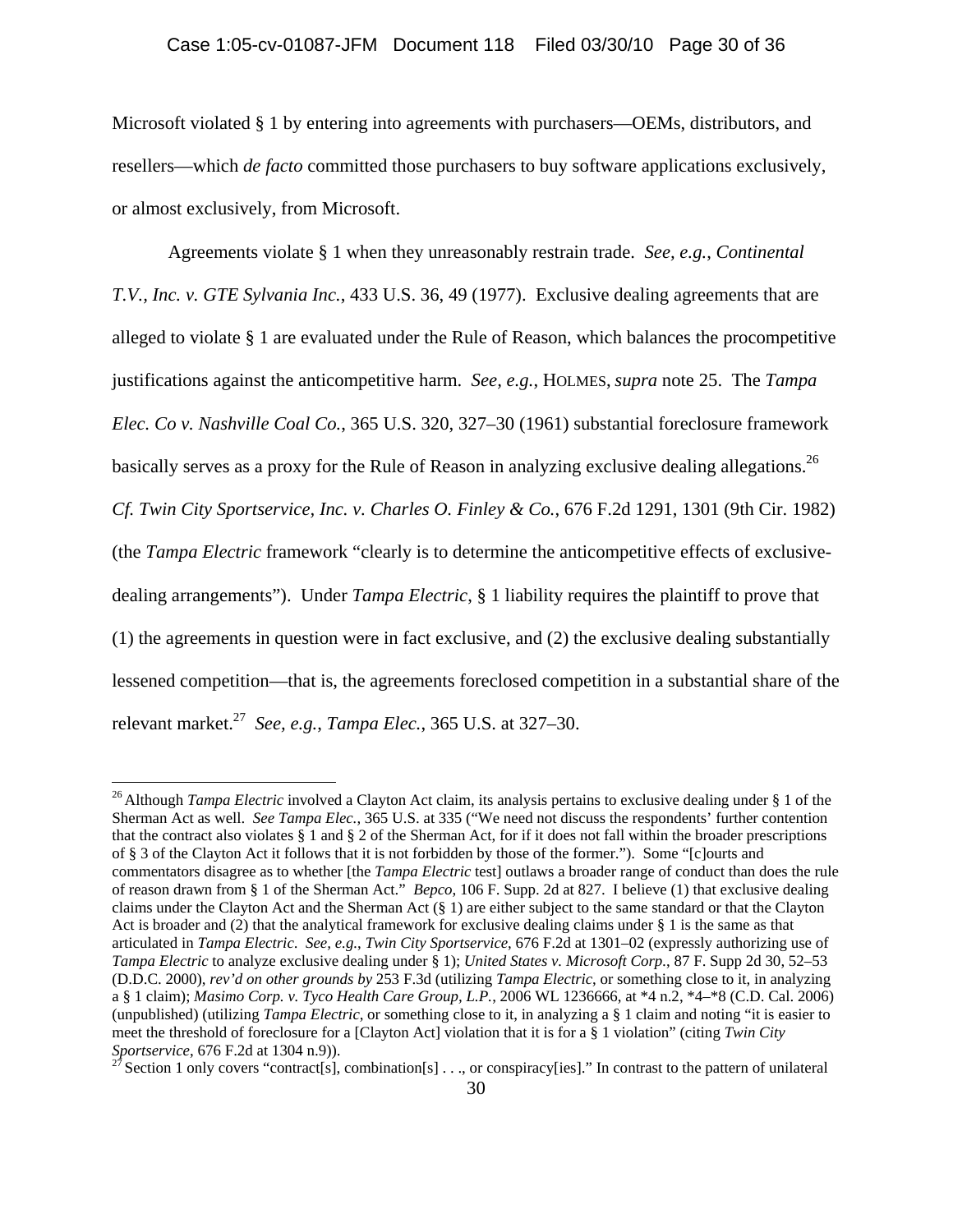# b. Project Avalanche Agreements Lacked Exclusivity and Anticompetitiveness<sup>28</sup>

To be considered "exclusive" under antitrust laws, an agreement must either expressly preclude a party from doing business with the defendant's competitors, or highly incentivize or have the practical effect of exclusivity. *See LePage's*, 324 F.3d at 157–58 (in analyzing a § 2 claim, noting that "unilaterally imposed quantity discounts can foreclose the opportunities of rivals when a dealer can obtain its best discount only by dealing exclusively with the dominant firm" (quoting quoting 3A PHILLIP E. AREEDA & HERBERT HOVENKAMP, ANTITRUST LAW ¶ 768b2, at 148)); *Concord Boat Corp. v. Brunswick Corp.*, 207 F.3d 1039, 1058–59 (8th Cir. 2000) (holding that discount purchase agreements that did not require buyers to commit to

buying a seller's products for any specified time period were not "exclusive" because buyers

 As to Microsoft's first argument, a claim arising from the Project Avalanche agreements may still have been tolled because Novell alleges that those agreements caused harm in the PC operating system market. *See Novell*, 505 F.3d at 307 (quoting 16 U.S.C. § 16(i)) ("Section 5(i) of the Clayton Act provides that government antitrust proceedings toll the statute of limitations for private antitrust actions 'based in whole or in part on any matter complained of' by the government. Novell's Counts I and VI are indeed based on Microsoft's anticompetitive conduct in the PC operating-systems market, which was at issue in the DOJ Complaint."); *see also Novell*, 2005 WL 1398643, at \*3 (internal citation omitted) ("The governing test is whether the matters complained of in the private action 'bear a real relation' to a matter complained of in the government suit.").

I also am unpersuaded by Microsoft's second argument. Again, a complaint need only contain a "short and plain statement of the claim showing that the pleader is entitled to relief." *Erickson*, 551 U.S. at 93 (quoting FED. R. CIV. P. 8(a)(2)). Although "specific facts are not necessary," the Complaint must "'give the defendant fair notice of what the . . . claim is and the grounds upon which it rests.'" *Id.* (quoting *Twombly*, 550 U.S. at 555). Novell's Complaint put Microsoft on fair notice that it would bring claims based on agreements in the finished goods channel. The Complaint included a section entitled "Other Distribution Channels," in which Novell alleged "anticompetitive tactics" in "the following channels: independent retailers that sell to individual and small businesses; independent or loosely affiliated resellers that sell to larger organizations . . .; and direct sales to government agencies, large corporations, and other large organizations." (Compl. ¶¶ 132–33.) Presumably in an effort to strengthen its argument about the relatedness between Count VI and the government's suit, Novell only highlighted the OEM agreements in opposing the Motion to Dismiss, and accordingly both this Court and the Fourth Circuit focused on the OEM agreements as the crux of Count VI. Nonetheless, the fact that the Complaint itself challenges non-OEM agreements leads me to conclude that I should consider the allegations about the Project Avalanche agreements.

conduct that was considered in analyzing the § 2 claim in Count I, agreements between Microsoft and third parties are the only allegedly anticompetitive conduct that may be considered in assessing the anticompetitive harm in Count VI.

 $^{28}$  Microsoft also argues that the Project Avalanche agreements may not form the basis of Count VI because (1) "[h]ad Novell alleged harm to competition in channels other than the OEM channel, that allegation would have been barred by the statute of limitations because it would not have been based in whole or in part on any matter complained of in the Government case" and (2) Novell did not include such allegations in its Complaint.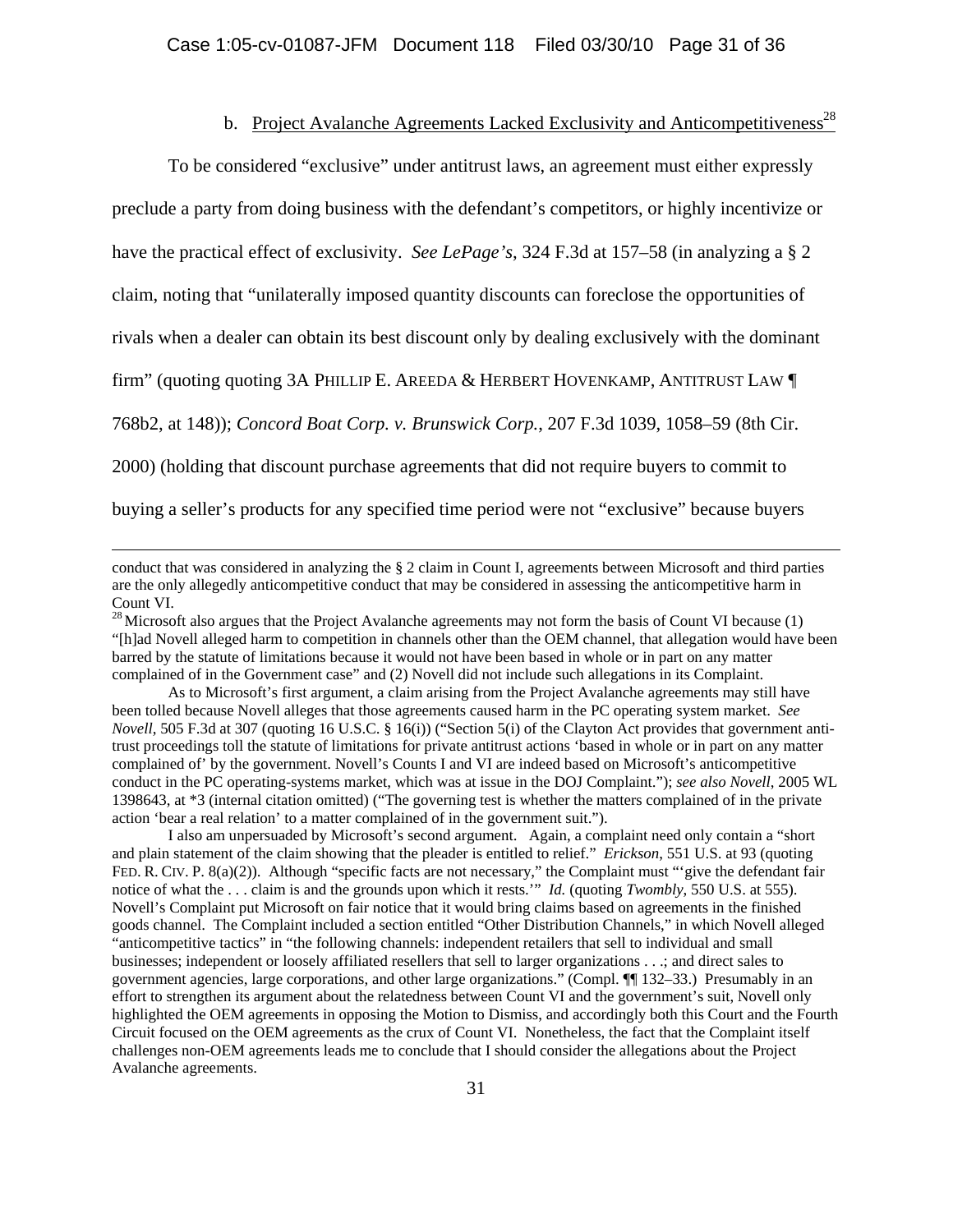"were free to walk away from the discounts at any time"); *Masimo Corp.*, 2006 WL 1236666, at 3, \*5–6 (holding that, where defendant gave substantially larger discounts to a hospital if it satisfied over 90 percent of its need for "pulse oximetry systems" with purchases from the defendant, the jury reasonably concluded that agreements were exclusive because defendant "in practical effect, offered hospitals their best discount only if they dealt with [defendant] exclusively"); *Microsoft Corp.*, 87 F. Supp 2d at 52–53, *rev'd on other grounds by* 253 F.3d (finding a contract to be exclusive where it imposed "severe shipment quotas and promotional restrictions for third-party [products]"); *see also R.J. Reynolds Tobacco Co. v. Phillip Morris Inc.*, 199 F. Supp. 2d 362, 387 (M.D.N.C. 2002) ("[Exclusive dealing] arrangements typically involve requirements contracts, non-competition clauses, and agreements giving discounts in exchange for exclusivity.").

Novell has not raised a genuine issue of fact about whether the Project Avalanche agreements with distributors and resellers were exclusive. These agreements were not typical exclusive agreements such as requirements contracts or non-competition agreements. Unlike in *Masimo*, Microsoft did not offer its best discount only if distributors dealt exclusively, or close to exclusively, with Microsoft. Like any discount, the more the distributor purchased the discounted products, the greater it benefited from the discount; but there was no particularly appealing benefit hinging on exclusivity or anything close to it. Nor did these agreements directly penalize distributors and resellers for selling non-Microsoft products. Rather, Microsoft simply offered distributors a modest rebate for increasing their sales and "blended share" of Microsoft products. (*See* Dkt. No. 1952, Exh. 123.) Incentivizing increased sales and share, at least to the extent that these agreements did, hardly has the "practical effect" of exclusivity. In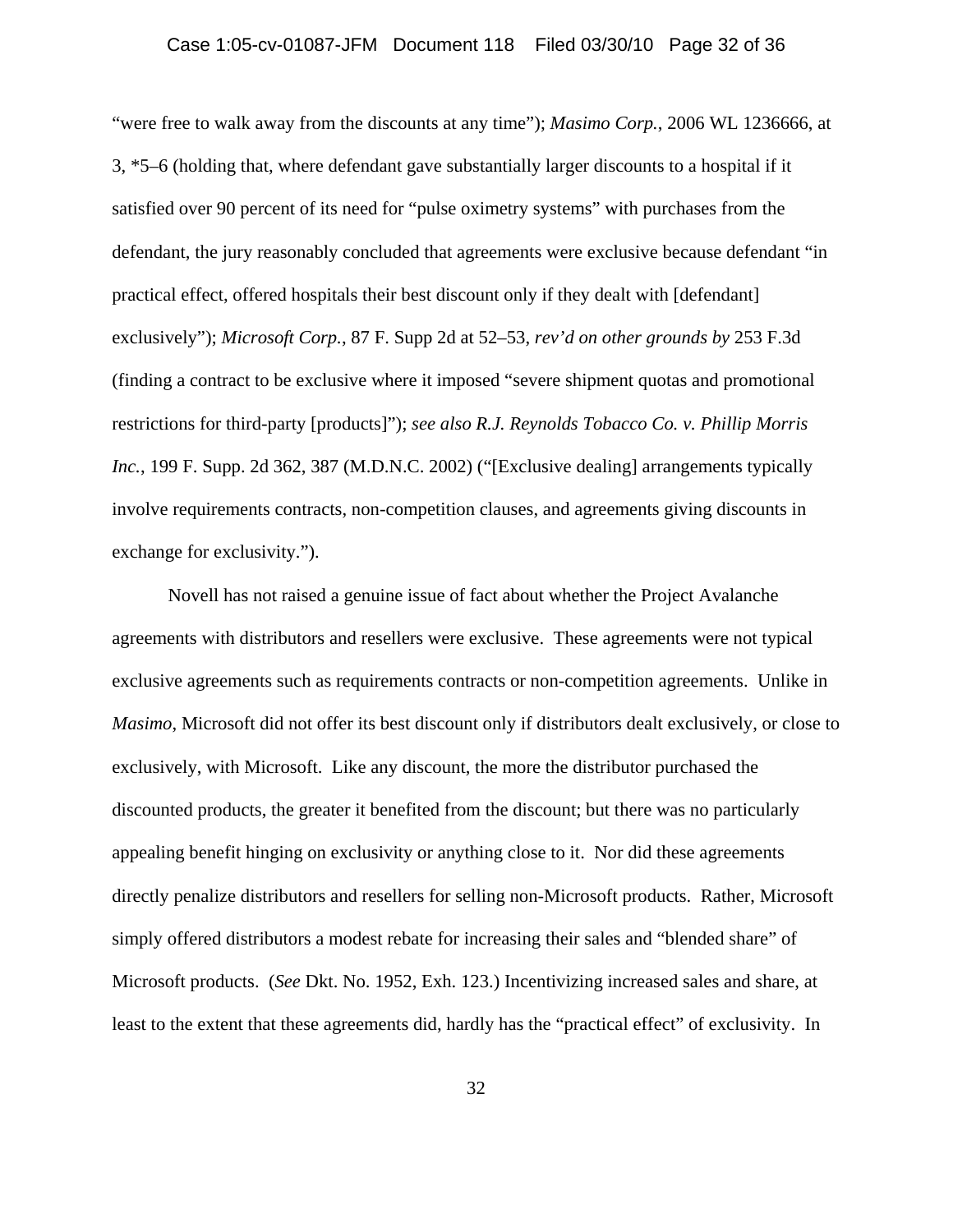# Case 1:05-cv-01087-JFM Document 118 Filed 03/30/10 Page 33 of 36

fact, as Microsoft points out, distributors subject to these agreements were also responsible for 48 percent of Novell's sales in 1995. *Cf. R.J. Reynolds*, 199 F. Supp. 2d at 390 ("Plaintiffs . . . have been successful in securing merchandising contracts with [stores subject to a CMO3 contract with the defendant], which suggest that [the product] sold in CMO3 stores is an inappropriate figure for the foreclosure analysis.").

Although their lack of exclusivity alone may doom their viability as a basis for § 1 liability, *see supra* note 26, the Project Avalanche agreements are also not anticompetitive by any other measure. First, these agreements warrant "less cause for anticompetitive concern" because they were "imposed on distributors rather than end users." *Omega Envtl., Inc. v. Gilbarco, Inc.*, 127 F.3d 1157, 1163 (9th Cir. 1997). "If competitors can reach the ultimate consumers of the product by employing existing or potential alternative channels of distribution it is unclear whether such restrictions foreclose from competition any part of the relevant market." *Id. Accord Microsoft Corp.*, 87 F. Supp. 2d at 53 (finding exclusive agreements with distributors did not foreclose a substantial share of the market because internet browser developers could always sell browsers directly to end-users). Further, these agreements basically entail price-cutting, which is particularly likely to have procompetitive and pro-consumer benefits.

In short, because the Project Avalanche agreements were not exclusive or otherwise anticompetitive, they may not form the basis of Novell's § I claim.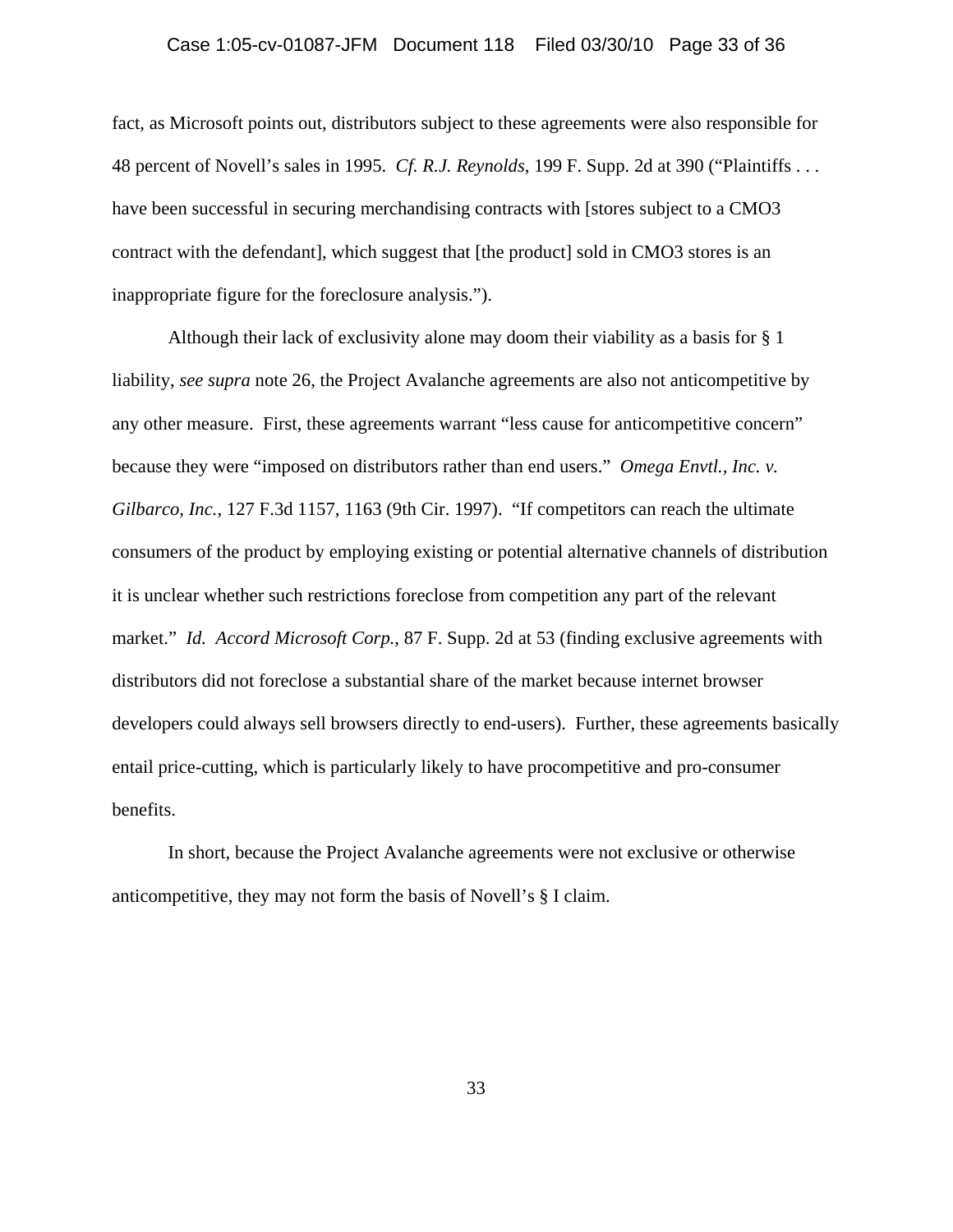## c. Agreements with OEMs Did Not Substantially Foreclose Competition

 As discussed above, to succeed on a § 1 claim under *Tampa Electric*, a plaintiff must prove that the defendant's conduct foreclosed competition in a "substantial" share of the relevant market. *See, e.g.*, *Tampa Elec.*, 365 U.S. at 327–28; *R.J. Reynolds*, 199 F. Supp. 2d at 387. Substantial foreclosure depends on many factors—the parties' market strength, the degree of exclusivity, business justifications for the agreement, duration of the agreement, barriers to entry in the market, etc.—but requires that the agreements at issue cover at least 20 percent of the relevant market (and usually significantly more than that).<sup>29</sup> *See Tampa Elec.*, 365 U.S. at 328– 29, 334–35; *Microsoft*, 253 F.3d at 70 (noting "the roughly 40% or 50% share usually required in order to establish a § 1 violation"); *Bepco*, 106 F. Supp. 2d at 828 (21.5 percent and 18.5 percent "fall short of any value presumed to be substantial and lie on the margin of what is considered to be significant"); *R.J. Reynolds*, 199 F. Supp. 2d at 387–88, 391–92 (noting that the lowest coverage courts and commentators have found significant is 20 percent and that courts have found agreements covering up to 50 percent of the market to *not* be substantial).

Because the Project Avalanche agreements are not exclusive or otherwise anticompetitive, to survive summary judgment on Count VI Novell must raise a genuine issue about whether the per system and minimum purchase agreements between Microsoft and OEMs resulted in substantial foreclosure.30 *But cf. R.J. Reynolds*, 199 F. Supp. 2d at 387–88 (holding that Phillip Morris offering retailers discounts in exchange for advantageous advertising space was not exclusive dealing but nonetheless "us[ing] the substantial foreclosure analysis typically

<sup>&</sup>lt;sup>29</sup> "The relevant market for this purpose includes the full range of selling opportunities reasonably open to rivals . . ." *Omega Envtl.*, 127 F.3d at 1162 (quoting 2A PHILLIP E. AREEDA & HERBERT HOVENKAMP, ANTITRUST LAW ¶ 570b1, at 278).

<sup>&</sup>lt;sup>30</sup> This assumes, without deciding, that these agreements with OEMs would in fact be considered exclusive or anticompetitive.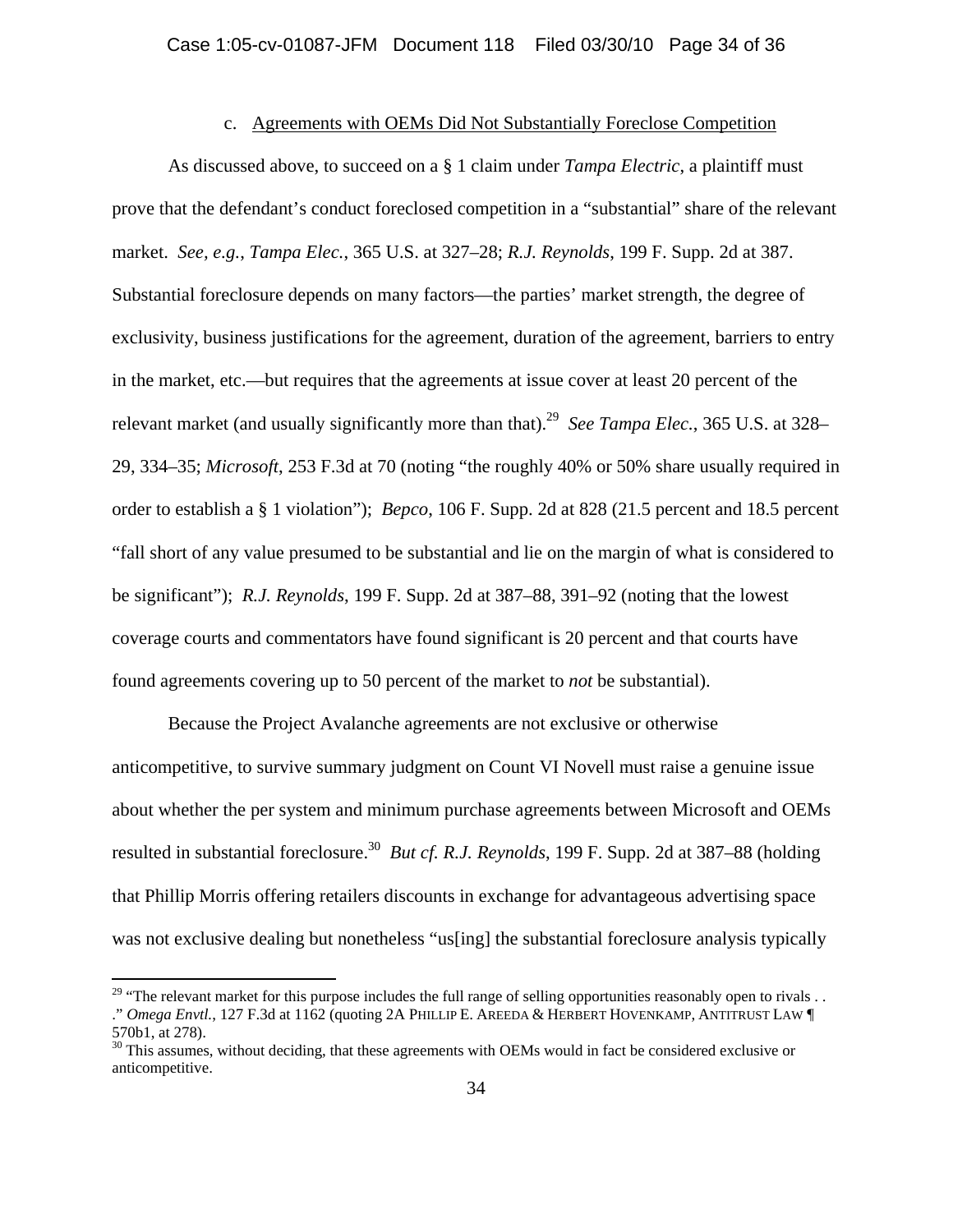## Case 1:05-cv-01087-JFM Document 118 Filed 03/30/10 Page 35 of 36

used in exclusive dealing cases"). However, Novell has not presented evidence that these agreements covered close to twenty percent of any software applications market, and it has therefore failed to meet its burden. (*See* Dkt. No. 1947, Exh. 45.) In fact, Novell does not seem to contest Microsoft's assertion that the OEM agreements covered at most 10 percent of any relevant market. (*See id.*, Exh. 45; Dkt. No. 1952 at 43–45.) Even if 10 percent could ever amount to substantial foreclosure, which I do not believe it could, Novell has failed to point to any market factor significant enough to support a substantial foreclosure finding with such a small segment of the market covered.<sup>31</sup>

In sum, because Microsoft's agreements with OEMs did not foreclose a substantial share of any software applications market—and the Project Avalanche agreements were not exclusive or otherwise anticompetitive—a § 1 claim here would not survive summary judgment even if the issue was restraining trade in the software applications markets. Furthermore, Novell has not met its burden of providing evidence that Microsoft's conduct created an unreasonable restraint in the PC operating system market, and for that reason alone Count VI would have failed even if Novell had not assigned it to Caldera.<sup>32</sup>

 $31$  The § 1 legality of these minimum purchase and per system agreements is distinguishable from the Section 1 legality of Microsoft's minimum purchase, per system, per copy, and per processor agreements with OEMs covered by Judge Jackson's consent order in 1995. In that case, the OEM agreements concerned the distribution of PC operating systems, a market in which OEMs control a substantially greater percentage of the distribution channels than they do in the various software applications markets. *See United States v. Microsoft*, 1995 WL 505998 (D.D.C. 1995); *see also United States v. Microsoft Corp*, 159 F.R.D. 318, 322 n.9 (D.D.C. 1995) ("In the first half of 1994, 80% of Windows units sold by Microsoft were through OEMs."), *rev'd by* 56 F.3d 1448 (D.C. Cir.). Consequently, anticompetitive or exclusive OEM agreements in the PC operating system market foreclosed a much greater amount of competition.

 $32$  Microsoft also argues that Novell "abandoned" Count VI because it failed to offer expert evidence of the damages it suffered as a result of the conduct alleged in Count VI. (*See* Dkt. No. 1947 at 44.) Because Count VI may be resolved on other grounds, I did not reach this issue.